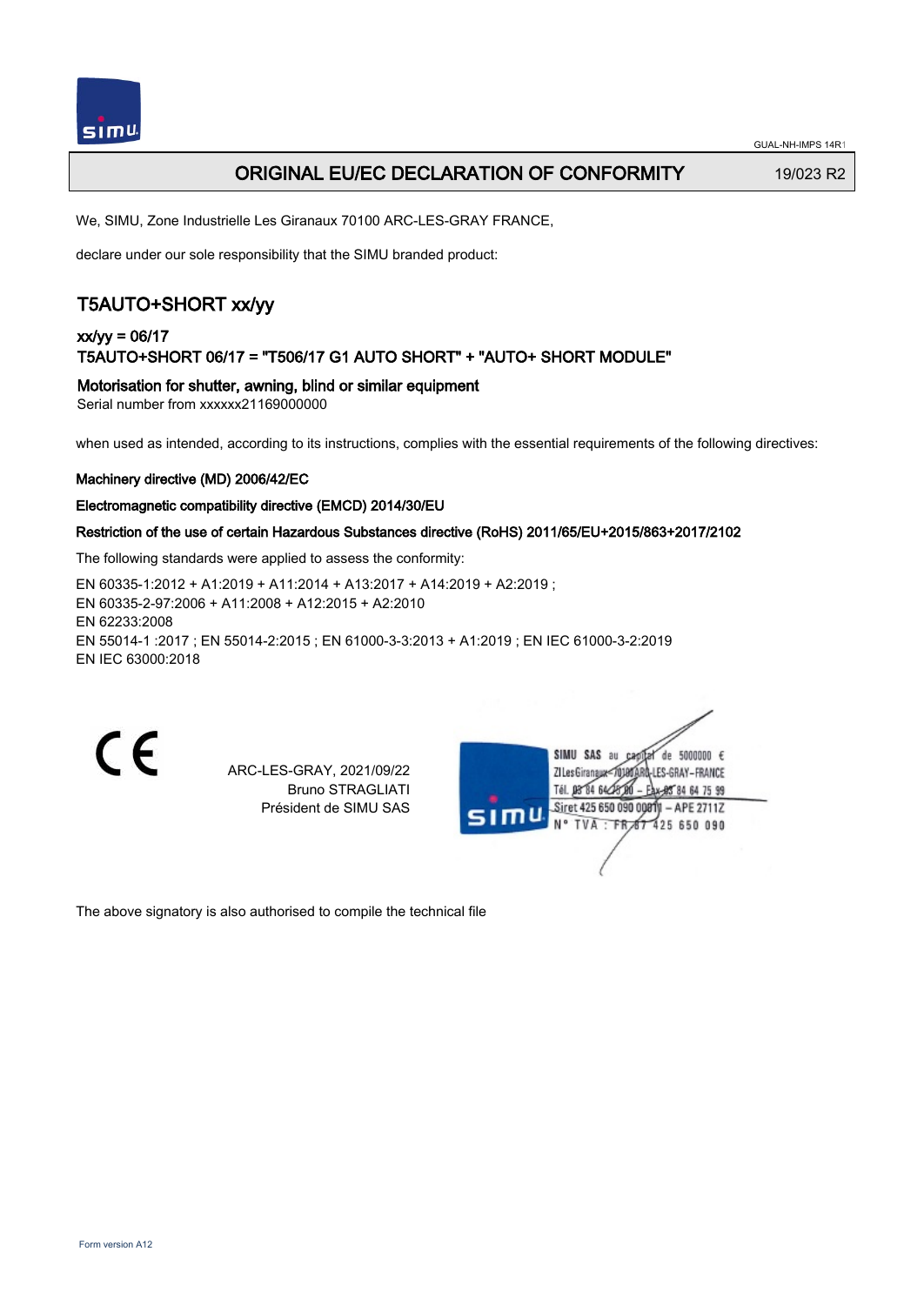



# ORIGINAL EU/EC DECLARATION OF CONFORMITY DECLARATION EU/CE DE CONFORMITE ORIGINALE

19/023 R2

We, SIMU, Zone Industrielle Les Giranaux 70100 ARC-LES-GRAY FRANCE, Nous,

declare under our sole responsibility that the SIMU branded product: declarons sous notre seule responsabilité que le produit de marque SIMU

# T5AUTO+SHORT xx/yy

# xx/yy = 06/17 T5AUTO+SHORT 06/17 = "T506/17 G1 AUTO SHORT" + "AUTO+ SHORT MODULE"

### Motorisation for shutter, awning, blind or similar equipment

Motorisation de volet, store, rideau ou équipement similaire

Serial number from xxxxxx21169000000 Numéro de série à partir de

when used as intended, according to its instructions, complies with the essential requirements of the following directives: utilisé, selon l'usage prévu, comme décrit dans son manuel d'utilisation, est conforme aux exigences essentielles des directives suivantes

### Machinery directive (MD) 2006/42/EC

Directive Machine 2006/42/EC

#### Electromagnetic compatibility directive (EMCD) 2014/30/EU

Directive compatibilité électromagnétique 2014/30/EU

### Restriction of the use of certain Hazardous Substances directive (RoHS) 2011/65/EU+2015/863+2017/2102

Directive RoHS 2011/65/EU+2015/863+2017/2102

The following standards were applied to assess the conformity: Les normes de référence suivantes ont été appliquées pour évaluer la conformité

EN 60335‑1:2012 + A1:2019 + A11:2014 + A13:2017 + A14:2019 + A2:2019 ; EN 60335‑2‑97:2006 + A11:2008 + A12:2015 + A2:2010 EN 62233:2008 EN 55014‑1 :2017 ; EN 55014‑2:2015 ; EN 61000‑3‑3:2013 + A1:2019 ; EN IEC 61000‑3‑2:2019 EN IEC 63000:2018

C F

ARC-LES-GRAY, 2021/09/22 Bruno STRAGLIATI Président de SIMU SAS

de 5000000  $\epsilon$ **ZILes Giranaux** ES-GRAY-FRANCE Tél. 08 84 64 24 84 64 75 99 Siret 425 650 090 00811 - APE 2711Z 425 650 090 N° TVA

The above signatory is also authorised to compile the technical file

La personne signataire ci-dessus est aussi celle autorisée à constituer le dossier technique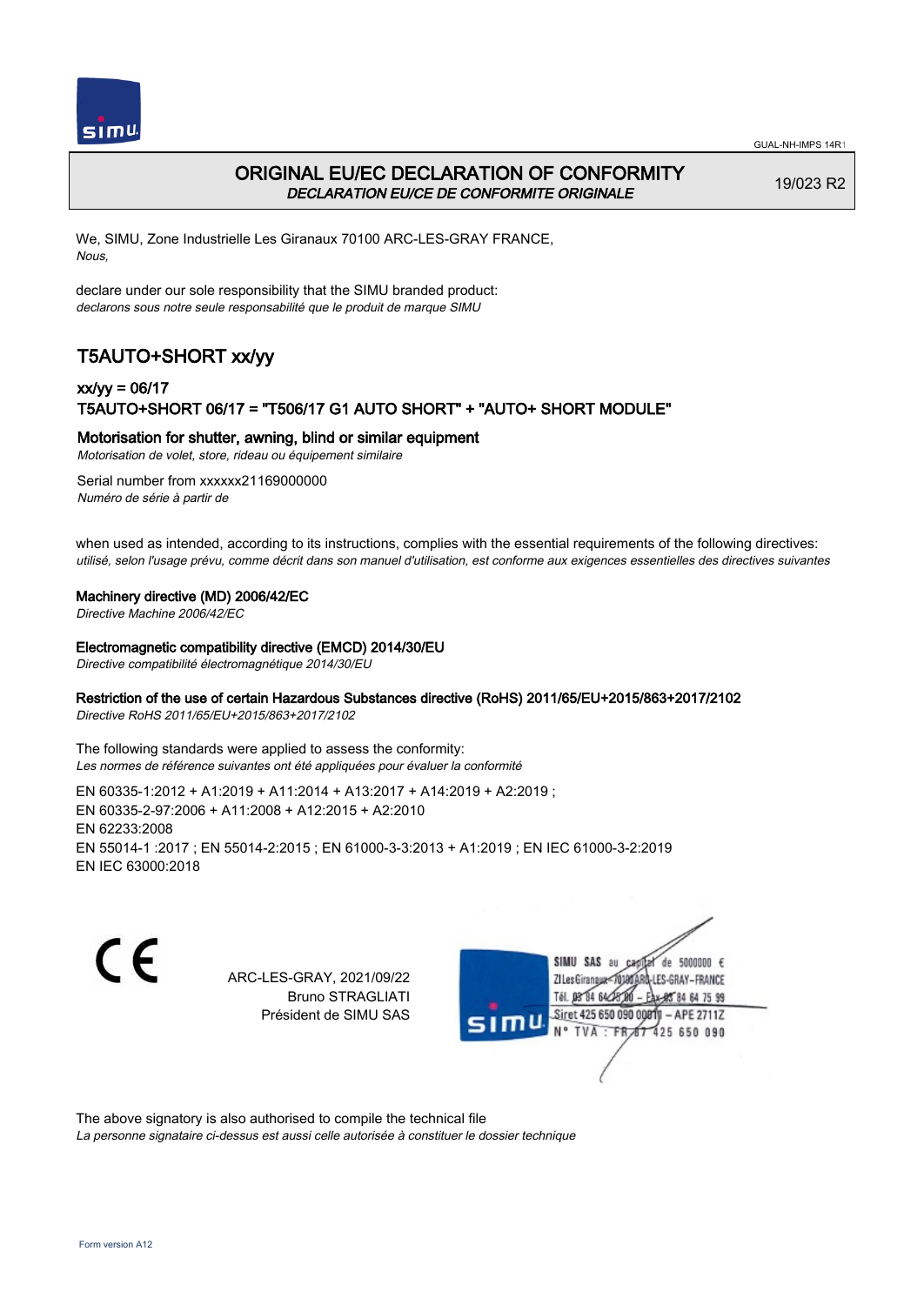



## ORIGINAL EU/EC DECLARATION OF CONFORMITY ORIGINAL EU/EG-KONFORMITÄTSERKLÄRUNG

19/023 R2

We, SIMU, Zone Industrielle Les Giranaux 70100 ARC-LES-GRAY FRANCE, Wir,

declare under our sole responsibility that the SIMU branded product: erklären unter unserer alleinigen Verantwortung, dass das mit der Marke SIMU versehene Produkt

# T5AUTO+SHORT xx/yy

## xx/yy = 06/17 T5AUTO+SHORT 06/17 = "T506/17 G1 AUTO SHORT" + "AUTO+ SHORT MODULE"

### Motorisation for shutter, awning, blind or similar equipment

Motorisierung für Abschlüsse or ähnliche Ausrüstung

Serial number from xxxxxx21169000000 Seriennummer ab

when used as intended, according to its instructions, complies with the essential requirements of the following directives: den einschlägigen Bestimmungen der folgenden Richtlinien entspricht, wenn es nach den Anweisungen des Herstellers bestimmungsgemäß verwendet wird

### Machinery directive (MD) 2006/42/EC

Maschinenrichtlinie 2006/42/EC

### Electromagnetic compatibility directive (EMCD) 2014/30/EU

Richtlinie über die elektromagnetische Verträglichkeit 2014/30/EU

### Restriction of the use of certain Hazardous Substances directive (RoHS) 2011/65/EU+2015/863+2017/2102

RoHS-Richtlinie 2011/65/EU+2015/863+2017/2102

#### The following standards were applied to assess the conformity: Die Konformität wird durch die Einhaltung folgender Normen nachgewiesen

EN 60335‑1:2012 + A1:2019 + A11:2014 + A13:2017 + A14:2019 + A2:2019 ; EN 60335‑2‑97:2006 + A11:2008 + A12:2015 + A2:2010 EN 62233:2008 EN 55014‑1 :2017 ; EN 55014‑2:2015 ; EN 61000‑3‑3:2013 + A1:2019 ; EN IEC 61000‑3‑2:2019 EN IEC 63000:2018

C E

ARC-LES-GRAY, 2021/09/22 Bruno STRAGLIATI Président de SIMU SAS

SIMU SAS de 5000000  $\epsilon$ **ZILes Giranaux** ES-GRAY-FRANCE 64 75 99 Siret 425 650 090 00811  $-$  APE 2711Z 425 650 090

The above signatory is also authorised to compile the technical file

Die oben genannte Person ist auch bevollmächtigt, die relevanten technischen Unterlagen zusammenzustellen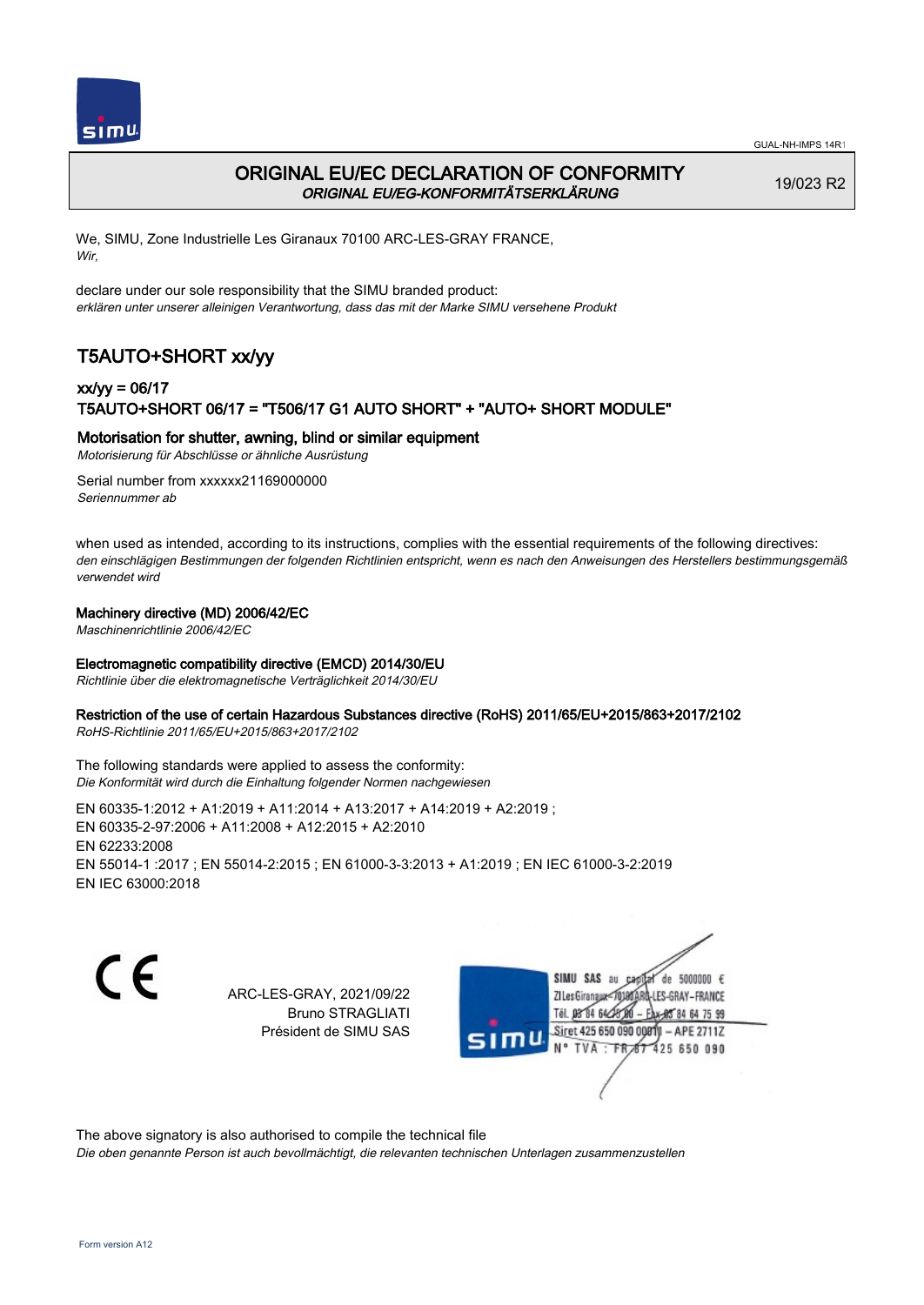



## ORIGINAL EU/EC DECLARATION OF CONFORMITY DECLARACIÓN UE/CE DE CONFORMIDAD ORIGINAL

19/023 R2

We, SIMU, Zone Industrielle Les Giranaux 70100 ARC-LES-GRAY FRANCE, Nosotros,

declare under our sole responsibility that the SIMU branded product: declaramos bajo nuestra única responsabilidad, que los productos de la marca SIMU

# T5AUTO+SHORT xx/yy

## xx/yy = 06/17 T5AUTO+SHORT 06/17 = "T506/17 G1 AUTO SHORT" + "AUTO+ SHORT MODULE"

### Motorisation for shutter, awning, blind or similar equipment

Motorización de persiana, toldo, cortina o equipos similares

Serial number from xxxxxx21169000000 número de serie a partir de

when used as intended, according to its instructions, complies with the essential requirements of the following directives: cuando se utilizan según el uso previsto, de conformidad con sus instrucciones, cumplen con los requisitos esenciales de las siguientes directivas

#### Machinery directive (MD) 2006/42/EC

Directiva "Máquinas" 2006/42/EC

#### Electromagnetic compatibility directive (EMCD) 2014/30/EU

Directiva compatibilidad electromagnética 2014/30/EU

#### Restriction of the use of certain Hazardous Substances directive (RoHS) 2011/65/EU+2015/863+2017/2102

Directiva RoHS 2011/65/EU+2015/863+2017/2102

The following standards were applied to assess the conformity: Las siguientes normas de referencia han sido aplicadas para evaluar la conformidad

EN 60335‑1:2012 + A1:2019 + A11:2014 + A13:2017 + A14:2019 + A2:2019 ; EN 60335‑2‑97:2006 + A11:2008 + A12:2015 + A2:2010 EN 62233:2008 EN 55014‑1 :2017 ; EN 55014‑2:2015 ; EN 61000‑3‑3:2013 + A1:2019 ; EN IEC 61000‑3‑2:2019 EN IEC 63000:2018

C E

ARC-LES-GRAY, 2021/09/22 Bruno STRAGLIATI Président de SIMU SAS

SIMU SAS au de 5000000  $\epsilon$ **ZILes Giranaux** ES-GRAY-FRANCE 64 75 99 Siret 425 650 090 00811  $-$  APE 2711Z 425 650 090

The above signatory is also authorised to compile the technical file

el firmante, anteriormente mencionado tambien esta facultado para elaborar el expediente tecnico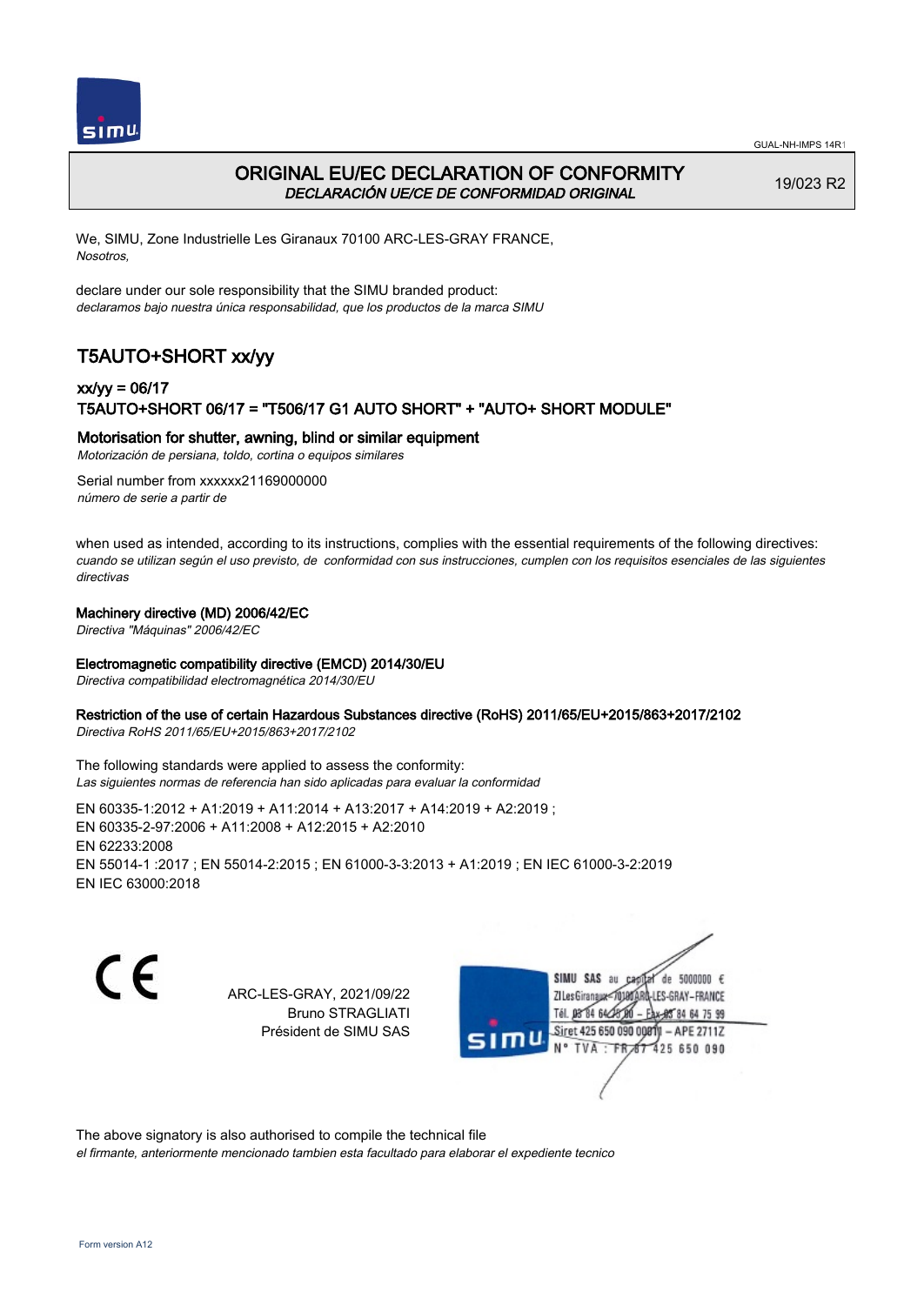



# ORIGINAL EU/EC DECLARATION OF CONFORMITY DICHIARAZIONE DI CONFORMITÀ UE/CE ORIGINALE

19/023 R2

We, SIMU, Zone Industrielle Les Giranaux 70100 ARC-LES-GRAY FRANCE, Noi,

declare under our sole responsibility that the SIMU branded product: dichiariamo sotto la nostra esclusiva responsabilità che l'appareccho di marca SIMU

# T5AUTO+SHORT xx/yy

# xx/yy = 06/17 T5AUTO+SHORT 06/17 = "T506/17 G1 AUTO SHORT" + "AUTO+ SHORT MODULE"

#### Motorisation for shutter, awning, blind or similar equipment

Motorizzazione di tapparella, persiana, tenda o apparecchiatura similare

Serial number from xxxxxx21169000000 Numero di serie a partire da

when used as intended, according to its instructions, complies with the essential requirements of the following directives: se utilizzato secondo l'uso previsto, come descritto nel suo manuale d'istruzioni, è conforme ai requisiti essenziali delle seguenti Direttive

#### Machinery directive (MD) 2006/42/EC

Direttiva Macchine 2006/42/EC

#### Electromagnetic compatibility directive (EMCD) 2014/30/EU

Direttiva compatibilità elettromagnetica 2014/30/EU

#### Restriction of the use of certain Hazardous Substances directive (RoHS) 2011/65/EU+2015/863+2017/2102

Direttiva RoHS 2011/65/EU+2015/863+2017/2102

The following standards were applied to assess the conformity: I seguenti standard di riferimento sono stati applicati per ottenere la conformità

EN 60335‑1:2012 + A1:2019 + A11:2014 + A13:2017 + A14:2019 + A2:2019 ; EN 60335‑2‑97:2006 + A11:2008 + A12:2015 + A2:2010 EN 62233:2008 EN 55014‑1 :2017 ; EN 55014‑2:2015 ; EN 61000‑3‑3:2013 + A1:2019 ; EN IEC 61000‑3‑2:2019 EN IEC 63000:2018

C F

ARC-LES-GRAY, 2021/09/22 Bruno STRAGLIATI Président de SIMU SAS



The above signatory is also authorised to compile the technical file Il firmatario è inoltre autorizzato a costituire il fascicolo tecnico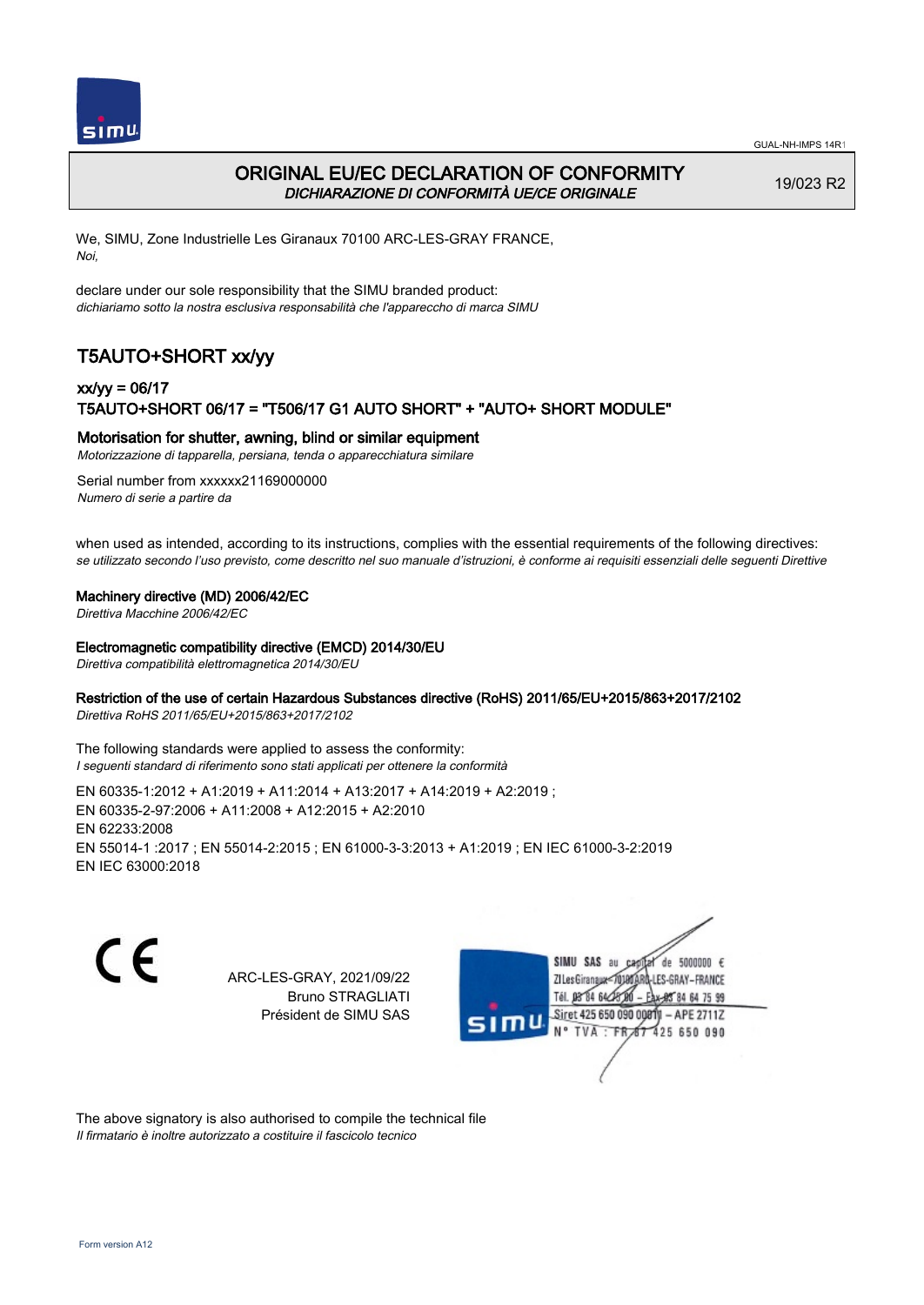



## ORIGINAL EU/EC DECLARATION OF CONFORMITY ОРИГИНАЛНА EU/EC ДЕКЛАРАЦИЯ ЗА СЪОТВЕТСТВИЕ

19/023 R2

We, SIMU, Zone Industrielle Les Giranaux 70100 ARC-LES-GRAY FRANCE, Ние,

declare under our sole responsibility that the SIMU branded product: декларираме на своя лична отговорност, че продукт с търговска марка SIMU

# T5AUTO+SHORT xx/yy

## xx/yy = 06/17 T5AUTO+SHORT 06/17 = "T506/17 G1 AUTO SHORT" + "AUTO+ SHORT MODULE"

#### Motorisation for shutter, awning, blind or similar equipment

Моторизация за ролетни щори, сенници или други подобни засенчващи изделия

Serial number from xxxxxx21169000000 сериен номер от

when used as intended, according to its instructions, complies with the essential requirements of the following directives: когато се използва съобразно предназначението си и в съответствие с инструкциите е в съответствие с основните изисквания на следните директиви

#### Machinery directive (MD) 2006/42/EC

Машинна директива 2006/42/EC

#### Electromagnetic compatibility directive (EMCD) 2014/30/EU

Директива за електромагнитна съвместимост 2014/30/EU

#### Restriction of the use of certain Hazardous Substances directive (RoHS) 2011/65/EU+2015/863+2017/2102

RoHS Директива относно ограничението на употребата на определени опасни вещества в електрическото и електронното оборудване 2011/65/EU+2015/863+2017/2102

The following standards were applied to assess the conformity: Следните референтни стандарти са приложени за оценяване на съответствието

EN 60335‑1:2012 + A1:2019 + A11:2014 + A13:2017 + A14:2019 + A2:2019 ; EN 60335‑2‑97:2006 + A11:2008 + A12:2015 + A2:2010 EN 62233:2008 EN 55014‑1 :2017 ; EN 55014‑2:2015 ; EN 61000‑3‑3:2013 + A1:2019 ; EN IEC 61000‑3‑2:2019 EN IEC 63000:2018

C F

ARC-LES-GRAY, 2021/09/22 Bruno STRAGLIATI Président de SIMU SAS



The above signatory is also authorised to compile the technical file Гоеподписващия също е упълномощен да съставя техническо досие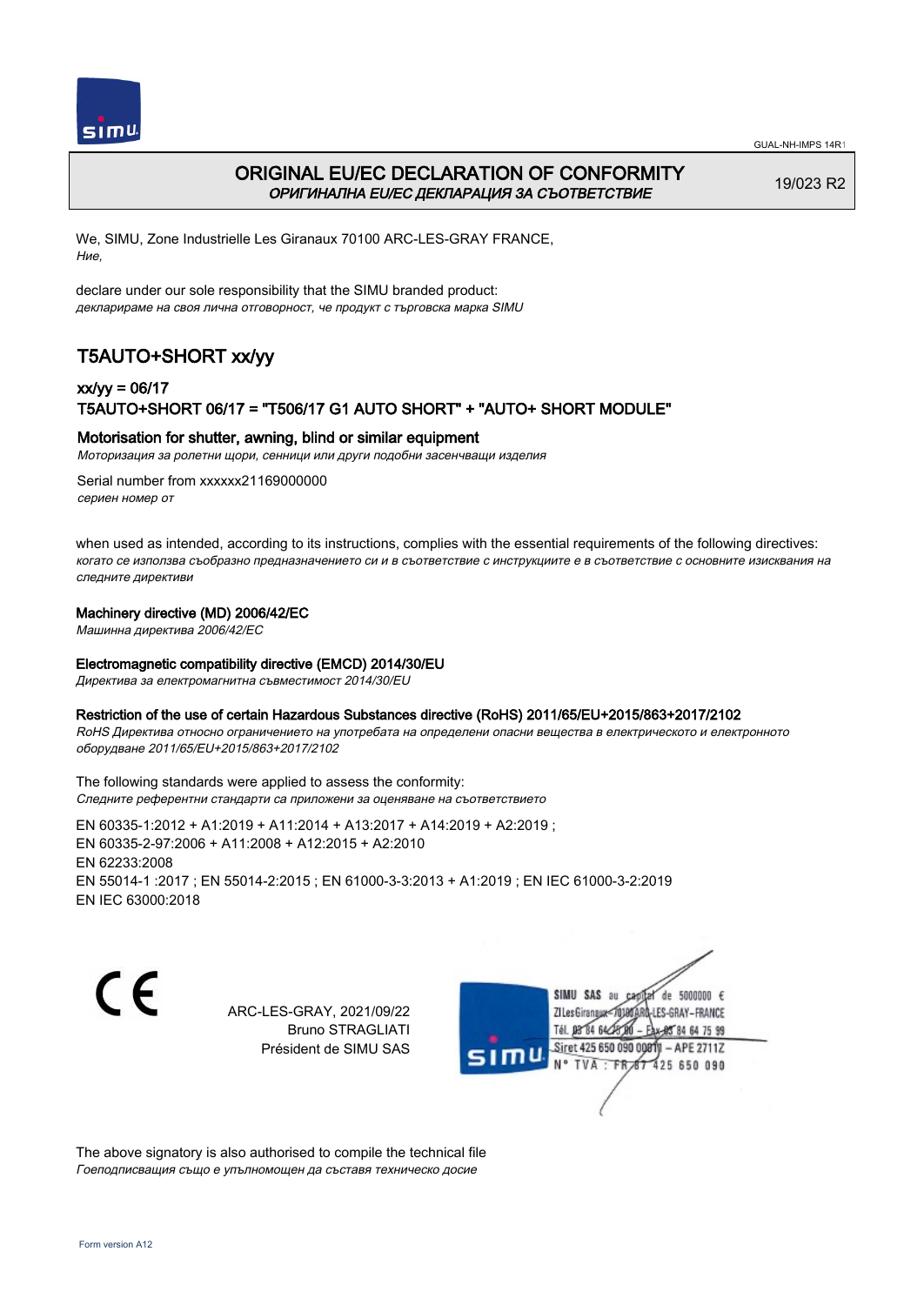

# ORIGINAL EU/EC DECLARATION OF CONFORMITY ORIGINÁLNÍ EU/ES PROHLÁŠENÍ O SHODĚ

19/023 R2

We, SIMU, Zone Industrielle Les Giranaux 70100 ARC-LES-GRAY FRANCE, My,

declare under our sole responsibility that the SIMU branded product: prohlašujeme na svou výlučnou odpovědnost, že výrobek značky SIMU

# T5AUTO+SHORT xx/yy

## xx/yy = 06/17 T5AUTO+SHORT 06/17 = "T506/17 G1 AUTO SHORT" + "AUTO+ SHORT MODULE"

### Motorisation for shutter, awning, blind or similar equipment

Pohon pro rolety, markýzy, clony nebo podobná zařízení

Serial number from xxxxxx21169000000 Sériové číslo od

when used as intended, according to its instructions, complies with the essential requirements of the following directives: pokud je používán v souladu s účelem použití a s návodem, splňuje základní požadavky těchto směrnic

### Machinery directive (MD) 2006/42/EC

Směrnice o strojních zařízeních 2006/42/EC

#### Electromagnetic compatibility directive (EMCD) 2014/30/EU

Směrnice o elektromagnetické kompatibilitě 2014/30/EU

#### Restriction of the use of certain Hazardous Substances directive (RoHS) 2011/65/EU+2015/863+2017/2102

Směrnice o omezení používání některých nebezpečných látek v elektrických a elektronických zařízeních 2011/65/EU+2015/863+2017/2102

The following standards were applied to assess the conformity: Pro posouzení shody byly použity následující normy

EN 60335‑1:2012 + A1:2019 + A11:2014 + A13:2017 + A14:2019 + A2:2019 ; EN 60335‑2‑97:2006 + A11:2008 + A12:2015 + A2:2010 EN 62233:2008 EN 55014‑1 :2017 ; EN 55014‑2:2015 ; EN 61000‑3‑3:2013 + A1:2019 ; EN IEC 61000‑3‑2:2019 EN IEC 63000:2018

C E

ARC-LES-GRAY, 2021/09/22 Bruno STRAGLIATI Président de SIMU SAS



The above signatory is also authorised to compile the technical file

Výše uvedená osoba je také osoba pověřená sestavením technické dokumentace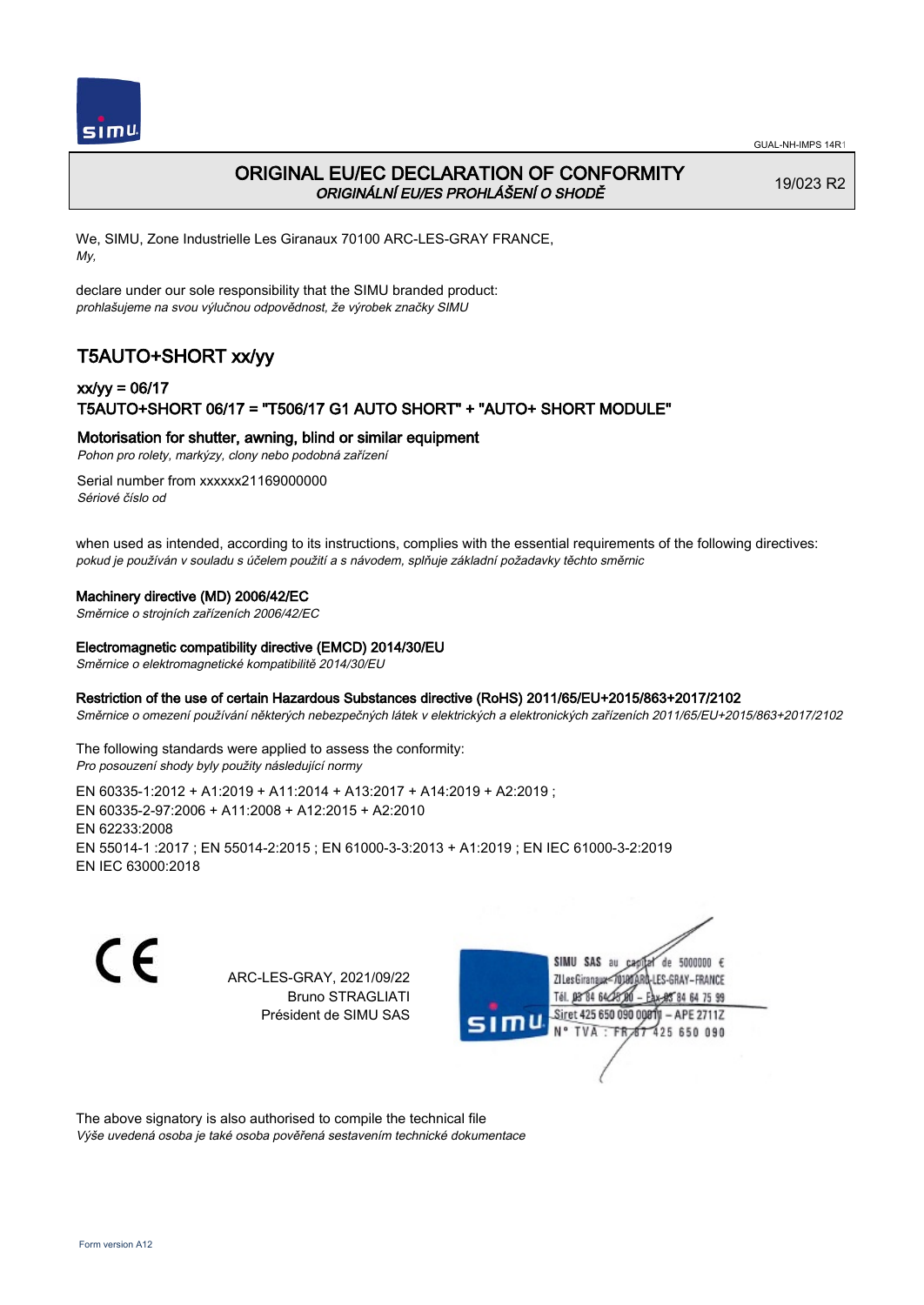



## ORIGINAL EU/EC DECLARATION OF CONFORMITY ORIGINAL EU/EF-OVERENSSTEMMELSESERKLÆRING

19/023 R2

We, SIMU, Zone Industrielle Les Giranaux 70100 ARC-LES-GRAY FRANCE, Vi,

declare under our sole responsibility that the SIMU branded product: erklærer som eneansvarlige, at SIMU mærkede produkter

# T5AUTO+SHORT xx/yy

# xx/yy = 06/17 T5AUTO+SHORT 06/17 = "T506/17 G1 AUTO SHORT" + "AUTO+ SHORT MODULE"

### Motorisation for shutter, awning, blind or similar equipment

Motorisering af gitre, markiser, persienner eller lign. udstyr

Serial number from xxxxxx21169000000 serienummer fra

when used as intended, according to its instructions, complies with the essential requirements of the following directives: når det anvendes efter hensigten, efter dennes instrukser, overholder kravene i følgende direktiver

### Machinery directive (MD) 2006/42/EC

Maskindirektivet 2006/42/EC

#### Electromagnetic compatibility directive (EMCD) 2014/30/EU

Elektromagnetisk kompatibilitet direktiv 2014/30/EU

### Restriction of the use of certain Hazardous Substances directive (RoHS) 2011/65/EU+2015/863+2017/2102

RoHS direktiv 2011/65/EU+2015/863+2017/2102

The following standards were applied to assess the conformity: Referencestandarderne der følger blev anvendt til at vurdere overholdelsen

EN 60335‑1:2012 + A1:2019 + A11:2014 + A13:2017 + A14:2019 + A2:2019 ; EN 60335‑2‑97:2006 + A11:2008 + A12:2015 + A2:2010 EN 62233:2008 EN 55014‑1 :2017 ; EN 55014‑2:2015 ; EN 61000‑3‑3:2013 + A1:2019 ; EN IEC 61000‑3‑2:2019 EN IEC 63000:2018

 $\epsilon$ 

ARC-LES-GRAY, 2021/09/22 Bruno STRAGLIATI Président de SIMU SAS



The above signatory is also authorised to compile the technical file Personen nævnt ovenfor er også godkendt til at udarbejde det tekniske dossier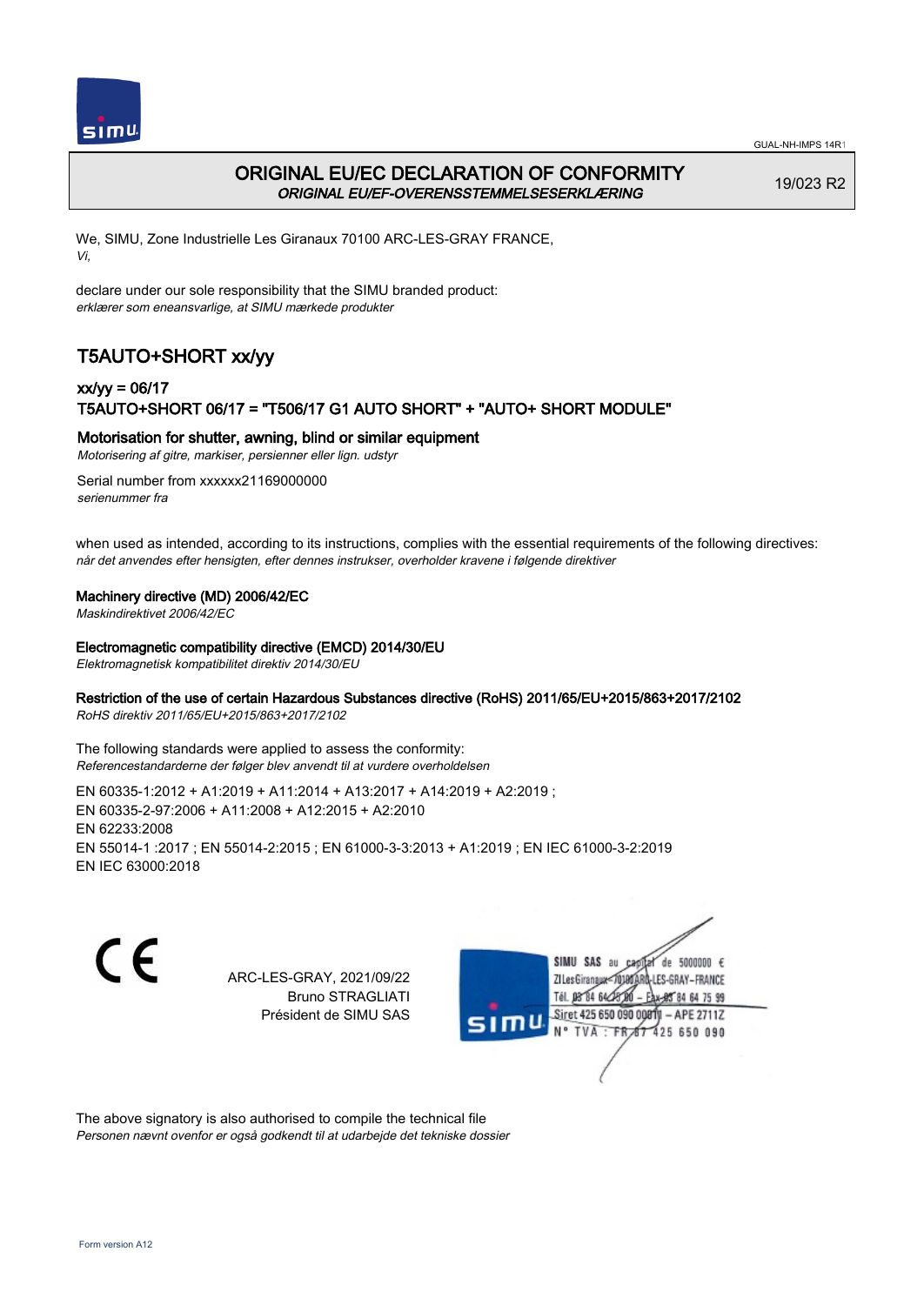

# ORIGINAL EU/EC DECLARATION OF CONFORMITY EL/EK VASTAVUSDEKLARATSIOON

19/023 R2

We, SIMU, Zone Industrielle Les Giranaux 70100 ARC-LES-GRAY FRANCE, Meie,

declare under our sole responsibility that the SIMU branded product: kinnitame kogu vastutusega, et SIMU kaubamärgiga tooted

# T5AUTO+SHORT xx/yy

# xx/yy = 06/17 T5AUTO+SHORT 06/17 = "T506/17 G1 AUTO SHORT" + "AUTO+ SHORT MODULE"

### Motorisation for shutter, awning, blind or similar equipment

Aknaluukide, varikatuste, aknakardinate või sarnaste seadmete motoriseerimine

Serial number from xxxxxx21169000000 Seerianumber alates

when used as intended, according to its instructions, complies with the essential requirements of the following directives: kui kasutatakse eesmärgipäraselt ja juhiste kohaselt, vastavad käesoleva direktiivi põhinõuetele

### Machinery directive (MD) 2006/42/EC

Masinate direktiiv 2006/42/EC

#### Electromagnetic compatibility directive (EMCD) 2014/30/EU

Elektromagnetilise ühilduvuse direktiiv 2014/30/EU

#### Restriction of the use of certain Hazardous Substances directive (RoHS) 2011/65/EU+2015/863+2017/2102

RoHs direktiiv ohtlike ainete kasutamise piirangute kohta elektri- ja elektroonikaseadmetes 2011/65/EU+2015/863+2017/2102

The following standards were applied to assess the conformity: Vastavusdeklaratsiooni hindamiseks kasutatakse järgmisi standardeid

EN 60335‑1:2012 + A1:2019 + A11:2014 + A13:2017 + A14:2019 + A2:2019 ; EN 60335‑2‑97:2006 + A11:2008 + A12:2015 + A2:2010 EN 62233:2008 EN 55014‑1 :2017 ; EN 55014‑2:2015 ; EN 61000‑3‑3:2013 + A1:2019 ; EN IEC 61000‑3‑2:2019 EN IEC 63000:2018

C E

ARC-LES-GRAY, 2021/09/22 Bruno STRAGLIATI Président de SIMU SAS



The above signatory is also authorised to compile the technical file Eelpool nimetatud isik on volitatud koostama tehnilist dokumentatsiooni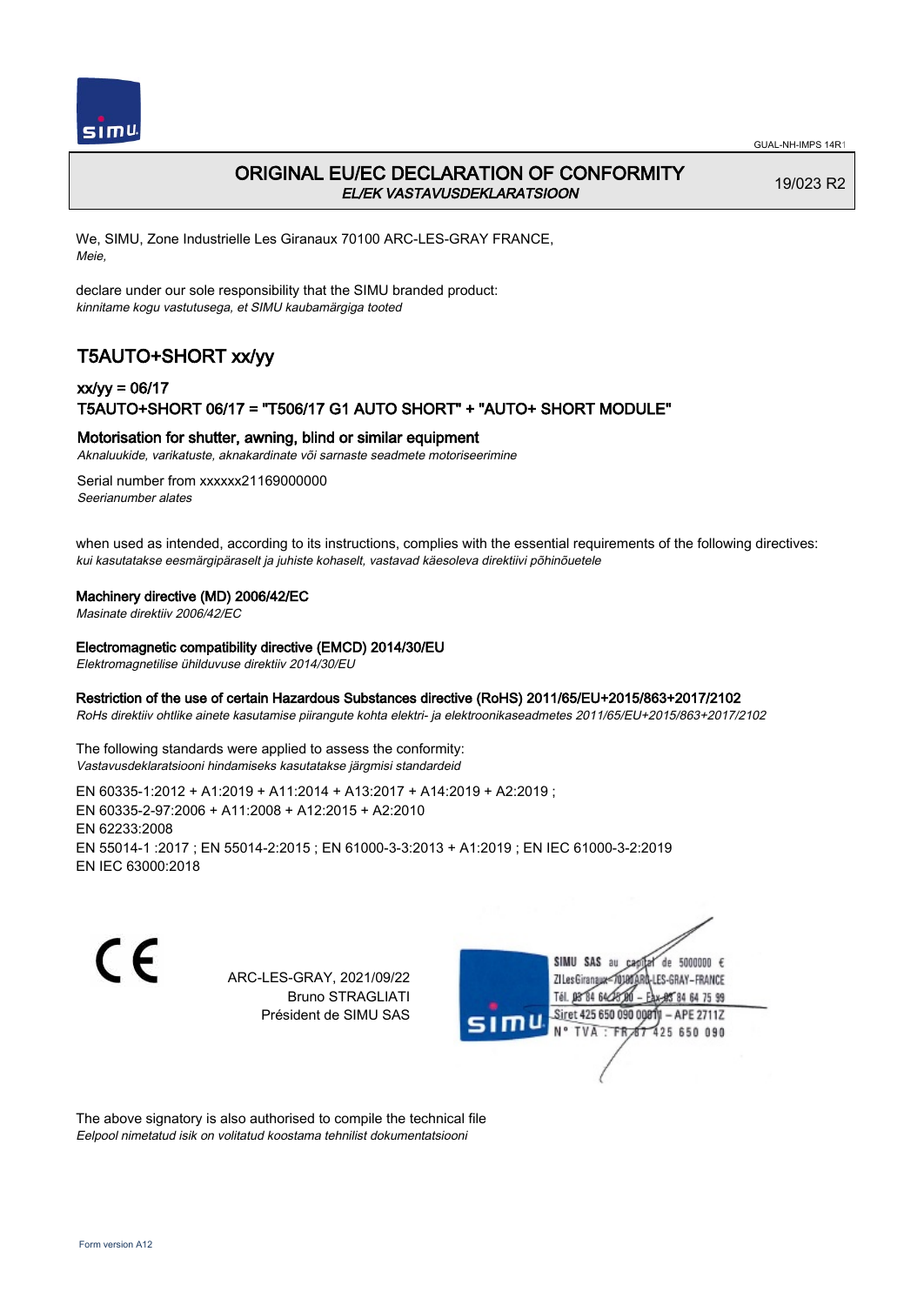

# ORIGINAL EU/EC DECLARATION OF CONFORMITY ALKUPERÄISET EU/EY-VAATIMUSTENMUKAISUUSVAKUUTUS

19/023 R2

We, SIMU, Zone Industrielle Les Giranaux 70100 ARC-LES-GRAY FRANCE, Me,

declare under our sole responsibility that the SIMU branded product: vakuutamme omalla vastuullamme, että SIMU merkkituote

# T5AUTO+SHORT xx/yy

# xx/yy = 06/17 T5AUTO+SHORT 06/17 = "T506/17 G1 AUTO SHORT" + "AUTO+ SHORT MODULE"

Motorisation for shutter, awning, blind or similar equipment

Sälerullainten, markiisien, kaihtimien tai vastaavien motorisointi

Serial number from xxxxxx21169000000 sarianumerot

when used as intended, according to its instructions, complies with the essential requirements of the following directives: kun käytettynä oikein ja sen ohjeiden mukaan, noudattaa seuraavien direktiivien olennaisia vaatimuksia

#### Machinery directive (MD) 2006/42/EC

Konedirektiivin 2006/42/EC

#### Electromagnetic compatibility directive (EMCD) 2014/30/EU

Sähkömagneettinen yhteensopivuus direktiivin 2014/30/EU

### Restriction of the use of certain Hazardous Substances directive (RoHS) 2011/65/EU+2015/863+2017/2102

RoHS direktiivin 2011/65/EU+2015/863+2017/2102

The following standards were applied to assess the conformity: Seuraavia viitestandardeja sovellettiin vaatimustenmukaisuusvakuutusta arvioitaessa

EN 60335‑1:2012 + A1:2019 + A11:2014 + A13:2017 + A14:2019 + A2:2019 ; EN 60335‑2‑97:2006 + A11:2008 + A12:2015 + A2:2010 EN 62233:2008 EN 55014‑1 :2017 ; EN 55014‑2:2015 ; EN 61000‑3‑3:2013 + A1:2019 ; EN IEC 61000‑3‑2:2019 EN IEC 63000:2018

C F

ARC-LES-GRAY, 2021/09/22 Bruno STRAGLIATI Président de SIMU SAS



The above signatory is also authorised to compile the technical file Yllä allekirjoittaja on myös valtuutettu kokoamaan teknisten tiedostojen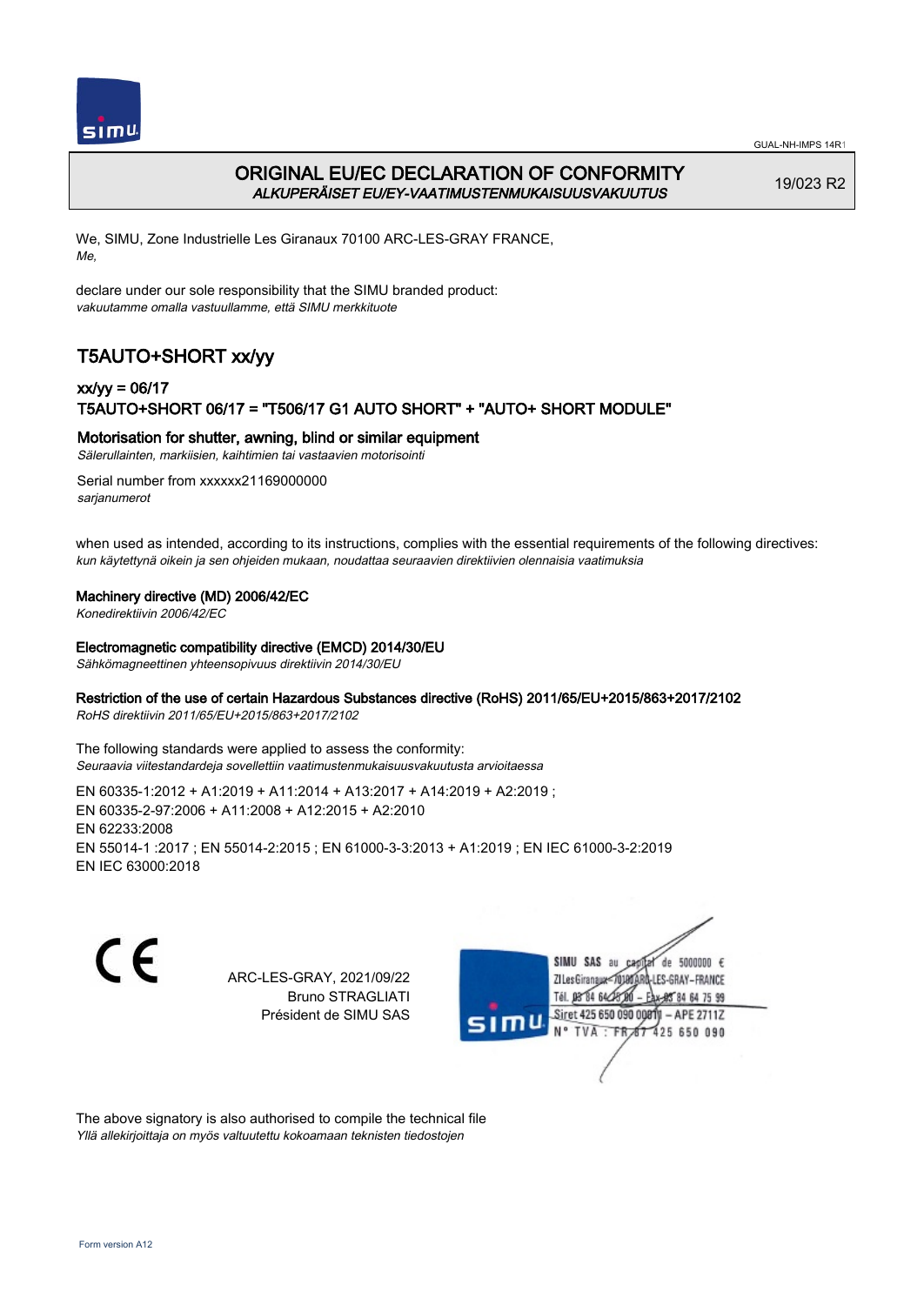



## ORIGINAL EU/EC DECLARATION OF CONFORMITY ΠΡΩΤΟΤΥΠΟ ΔΗΛΩΣΗ ΣΥΜΜΟΡΦΩΣΗΣ ΕΕ/EK

19/023 R2

We, SIMU, Zone Industrielle Les Giranaux 70100 ARC-LES-GRAY FRANCE, εμείς,

declare under our sole responsibility that the SIMU branded product: Δηλώνουμε αναλαμβάνοντας την αποκλειστική ευθύνη ότι το επώνυμο προϊόν SIMU

# T5AUTO+SHORT xx/yy

## xx/yy = 06/17 T5AUTO+SHORT 06/17 = "T506/17 G1 AUTO SHORT" + "AUTO+ SHORT MODULE"

Motorisation for shutter, awning, blind or similar equipment

Μηχανοκίνηση για ρολα,τέντες,στόρια ή παρόμοιο εξοπλισμό

Serial number from xxxxxx21169000000 σειριακό αριθμό από

when used as intended, according to its instructions, complies with the essential requirements of the following directives: όταν χρησιμοποιείται όπως έχει προβλεφθεί, σύμφωνα με τις οδηγίες του, συμφωνεί με τις βασικές απαιτήσεις των ακόλουθων οδηγιών

### Machinery directive (MD) 2006/42/EC

Οδηγία περι μηχανικού εξοπλισμού 2006/42/EC

### Electromagnetic compatibility directive (EMCD) 2014/30/EU

Οδηγία ηλεκτρομαγνητικής συμβατότητας 2014/30/EU

### Restriction of the use of certain Hazardous Substances directive (RoHS) 2011/65/EU+2015/863+2017/2102

Οδηγίας RoHS 2011/65/EU+2015/863+2017/2102

The following standards were applied to assess the conformity: Τα πρότυπα αναφοράς που ακολουθούν εφαρμόστηκαν με σκοπό την αξιολόγηση της συμμόρφωσης

EN 60335‑1:2012 + A1:2019 + A11:2014 + A13:2017 + A14:2019 + A2:2019 ; EN 60335‑2‑97:2006 + A11:2008 + A12:2015 + A2:2010 EN 62233:2008 EN 55014‑1 :2017 ; EN 55014‑2:2015 ; EN 61000‑3‑3:2013 + A1:2019 ; EN IEC 61000‑3‑2:2019 EN IEC 63000:2018

C E

ARC-LES-GRAY, 2021/09/22 Bruno STRAGLIATI Président de SIMU SAS



The above signatory is also authorised to compile the technical file

Το πρόσωπο που αναφέρεται παραπάνω είναι επίσης εξουσιοδοτημένο να καταρτίσει τον τεχνικό φάκελο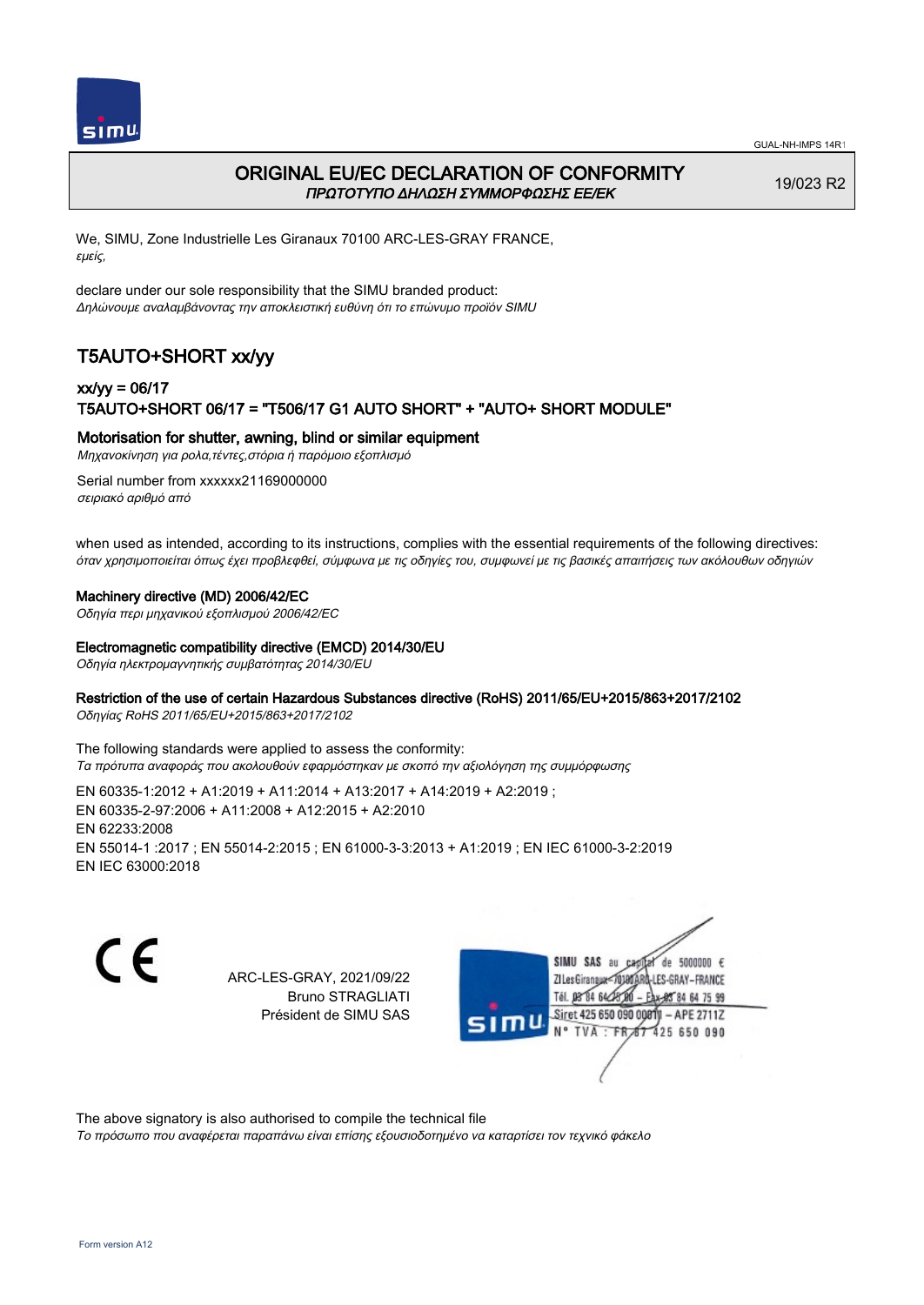

# ORIGINAL EU/EC DECLARATION OF CONFORMITY ORGINALNA EU/EC DEKLARACIJA O USKLAĐENOSTI

19/023 R2

We, SIMU, Zone Industrielle Les Giranaux 70100 ARC-LES-GRAY FRANCE, Mi,

declare under our sole responsibility that the SIMU branded product: izjavljujemo pod punom odgovornošču da je proizvod marke SIMU

# T5AUTO+SHORT xx/yy

## xx/yy = 06/17 T5AUTO+SHORT 06/17 = "T506/17 G1 AUTO SHORT" + "AUTO+ SHORT MODULE"

### Motorisation for shutter, awning, blind or similar equipment

Motorizacija za rolete,tende,sjenila ili slične opreme

Serial number from xxxxxx21169000000 Serijski broj iz

when used as intended, according to its instructions, complies with the essential requirements of the following directives: ako se upotrebljava prema namjeni, prema važećim uputama, usklađen sa prijeko potrebnim zahtijevima slijedećih direktiva

### Machinery directive (MD) 2006/42/EC

Direktiva o strojevima 2006/42/EC

#### Electromagnetic compatibility directive (EMCD) 2014/30/EU

Direktiva o elektromagnetskoj usklađenosti 2014/30/EU

### Restriction of the use of certain Hazardous Substances directive (RoHS) 2011/65/EU+2015/863+2017/2102

Direktiva RoHS 2011/65/EU+2015/863+2017/2102

The following standards were applied to assess the conformity: Slijedeće reference standarda se primjenjuju da se odredi usklađenost

EN 60335‑1:2012 + A1:2019 + A11:2014 + A13:2017 + A14:2019 + A2:2019 ; EN 60335‑2‑97:2006 + A11:2008 + A12:2015 + A2:2010 EN 62233:2008 EN 55014‑1 :2017 ; EN 55014‑2:2015 ; EN 61000‑3‑3:2013 + A1:2019 ; EN IEC 61000‑3‑2:2019 EN IEC 63000:2018

C F

ARC-LES-GRAY, 2021/09/22 Bruno STRAGLIATI Président de SIMU SAS



The above signatory is also authorised to compile the technical file Gore navedeni potpisnik također je ovlašten za sastavljanje tehničkog dokumenta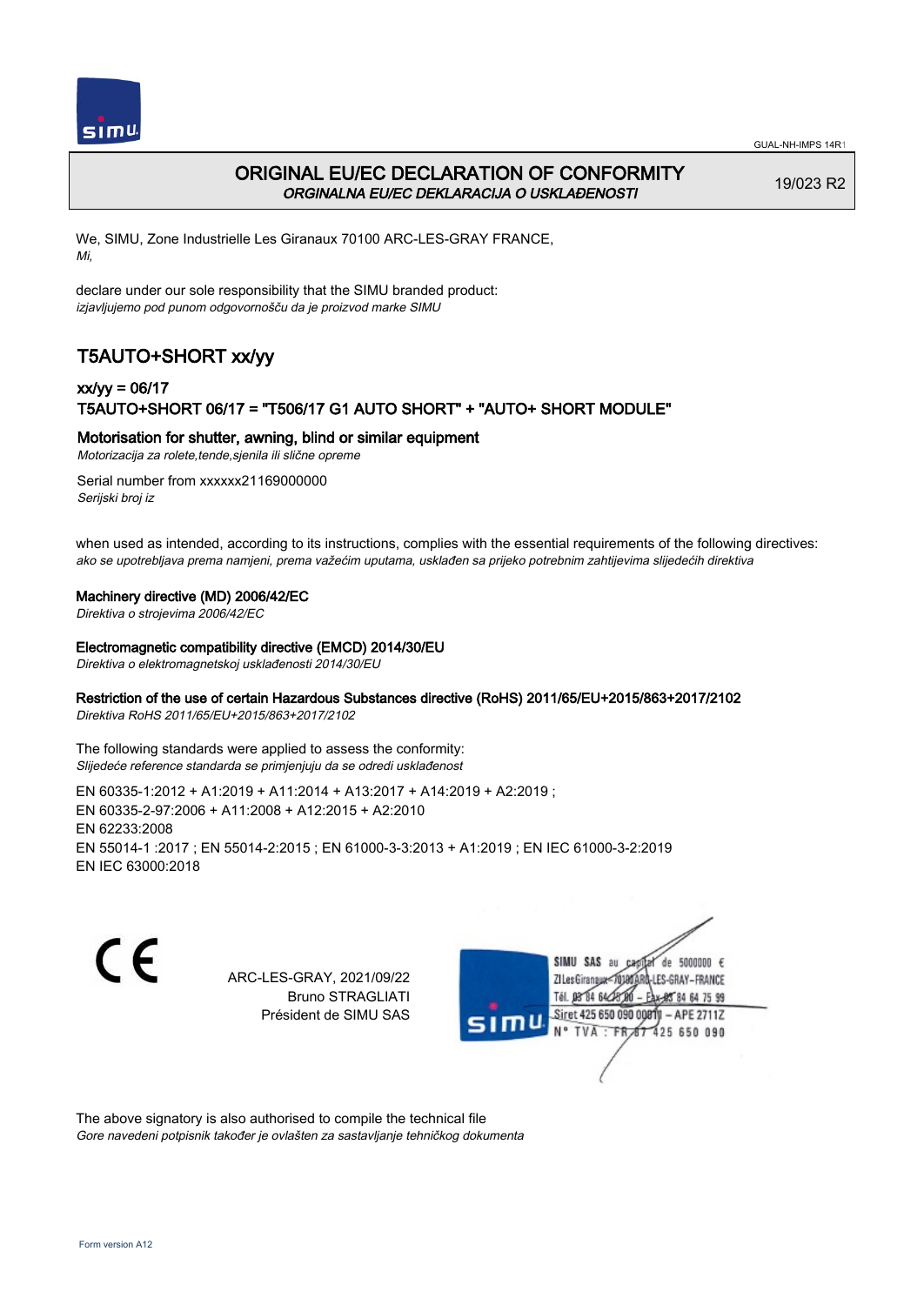

## ORIGINAL EU/EC DECLARATION OF CONFORMITY Eredeti EU/CE Megfelelőségi Nyilatkozat

19/023 R2

We, SIMU, Zone Industrielle Les Giranaux 70100 ARC-LES-GRAY FRANCE, Alulírott,

declare under our sole responsibility that the SIMU branded product: felelősségünk teljes tudatában kijelentjük, hogy a szóban forgó SIMU termék

# T5AUTO+SHORT xx/yy

## xx/yy = 06/17 T5AUTO+SHORT 06/17 = "T506/17 G1 AUTO SHORT" + "AUTO+ SHORT MODULE"

Motorisation for shutter, awning, blind or similar equipment

Redőny, napellenző vagy hasonlószerkezetek motorizálása

Serial number from xxxxxx21169000000 Sorozatszámtól

when used as intended, according to its instructions, complies with the essential requirements of the following directives: megfelel, az alábbi irányelvekben megfogalmazott alapvető követelményeknek

### Machinery directive (MD) 2006/42/EC

Gépekre vonatkozó irányelv 2006/42/EC

### Electromagnetic compatibility directive (EMCD) 2014/30/EU

Elektromágneses megfelelőségi irányelv 2014/30/EU

### Restriction of the use of certain Hazardous Substances directive (RoHS) 2011/65/EU+2015/863+2017/2102

RoHS irányelv 2011/65/EU+2015/863+2017/2102

The following standards were applied to assess the conformity: A megfelelőség biztosításának érdekében az alábbi szabványok kerültek alkalmazásra

EN 60335‑1:2012 + A1:2019 + A11:2014 + A13:2017 + A14:2019 + A2:2019 ; EN 60335‑2‑97:2006 + A11:2008 + A12:2015 + A2:2010 EN 62233:2008 EN 55014‑1 :2017 ; EN 55014‑2:2015 ; EN 61000‑3‑3:2013 + A1:2019 ; EN IEC 61000‑3‑2:2019 EN IEC 63000:2018

C F

ARC-LES-GRAY, 2021/09/22 Bruno STRAGLIATI Président de SIMU SAS



The above signatory is also authorised to compile the technical file A fent említett aláíró is jogosult a műszaki dokumentáció összeállítására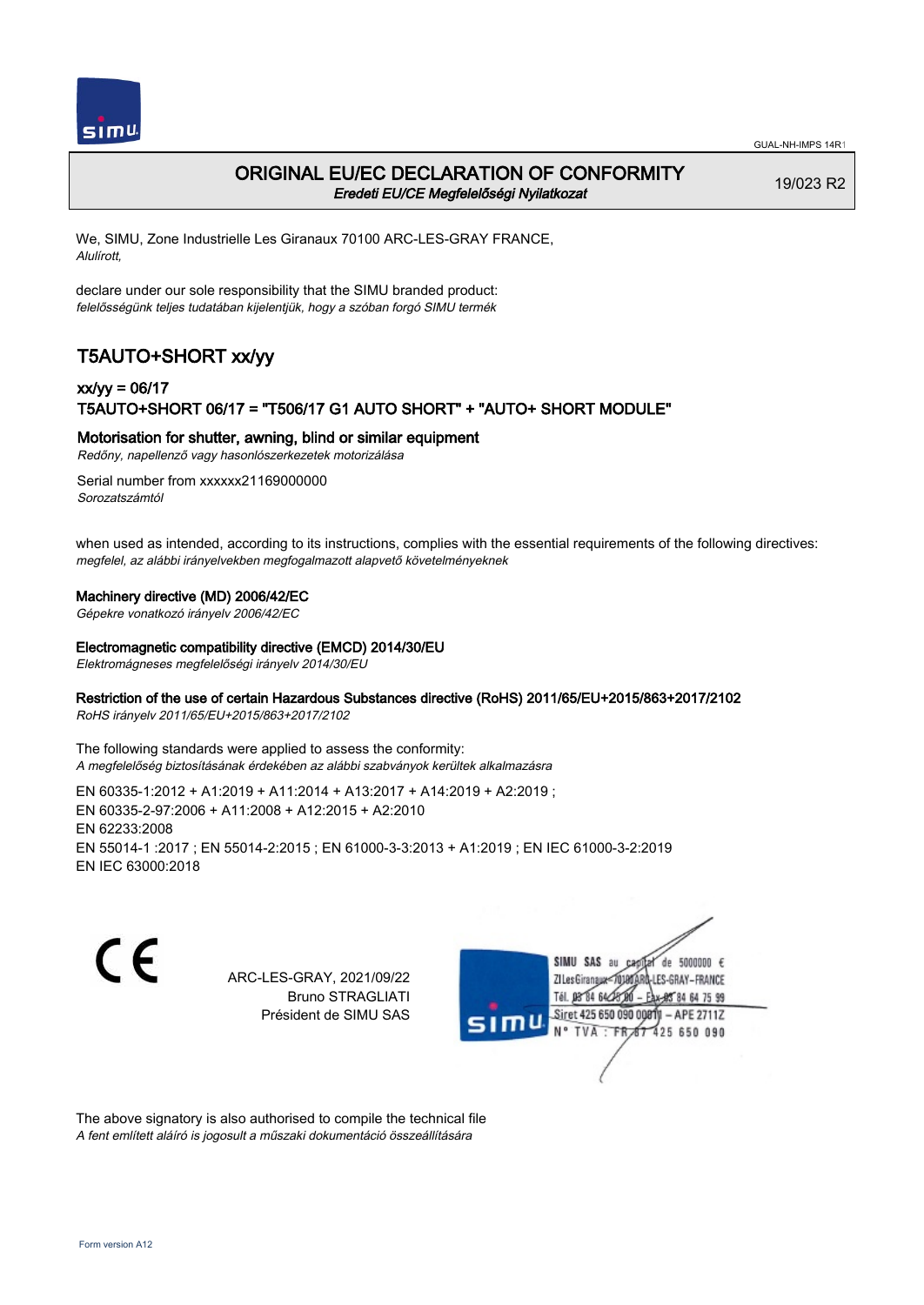

# ORIGINAL EU/EC DECLARATION OF CONFORMITY ORIGINALI ES/EB ATITIKTIES DEKLARACIJA

19/023 R2

We, SIMU, Zone Industrielle Les Giranaux 70100 ARC-LES-GRAY FRANCE, Mes,

declare under our sole responsibility that the SIMU branded product: atsakingai deklaruojame, kad SIMU kompanijos produktas

# T5AUTO+SHORT xx/yy

## xx/yy = 06/17 T5AUTO+SHORT 06/17 = "T506/17 G1 AUTO SHORT" + "AUTO+ SHORT MODULE"

### Motorisation for shutter, awning, blind or similar equipment

Apsauginių žaliuzių, markizių, ritininių užuolaidų ir panašių gaminių automatizavimas

Serial number from xxxxxx21169000000 Serijos numeris nuo

when used as intended, according to its instructions, complies with the essential requirements of the following directives: naudojamas pagal paskirtį, pagal gamintojo instrukcijas, atitinka esminius šių Direktyvų reikalavimus

### Machinery directive (MD) 2006/42/EC

Mašinų direktyva 2006/42/EC

#### Electromagnetic compatibility directive (EMCD) 2014/30/EU

Elektromagnetinio suderinamumo direktyva 2014/30/EU

### Restriction of the use of certain Hazardous Substances directive (RoHS) 2011/65/EU+2015/863+2017/2102

PMNA (RoHS) direktyva 2011/65/EU+2015/863+2017/2102

The following standards were applied to assess the conformity: Įverinti deklaruojamą atitiktį buvo taikomi toliau nurodyti standartai

EN 60335‑1:2012 + A1:2019 + A11:2014 + A13:2017 + A14:2019 + A2:2019 ; EN 60335‑2‑97:2006 + A11:2008 + A12:2015 + A2:2010 EN 62233:2008 EN 55014‑1 :2017 ; EN 55014‑2:2015 ; EN 61000‑3‑3:2013 + A1:2019 ; EN IEC 61000‑3‑2:2019 EN IEC 63000:2018

C F

ARC-LES-GRAY, 2021/09/22 Bruno STRAGLIATI Président de SIMU SAS



The above signatory is also authorised to compile the technical file Asmuo, pasirašęs šią deklaraciją, taip pat turi įgaliojimą sudaryti techninę bylą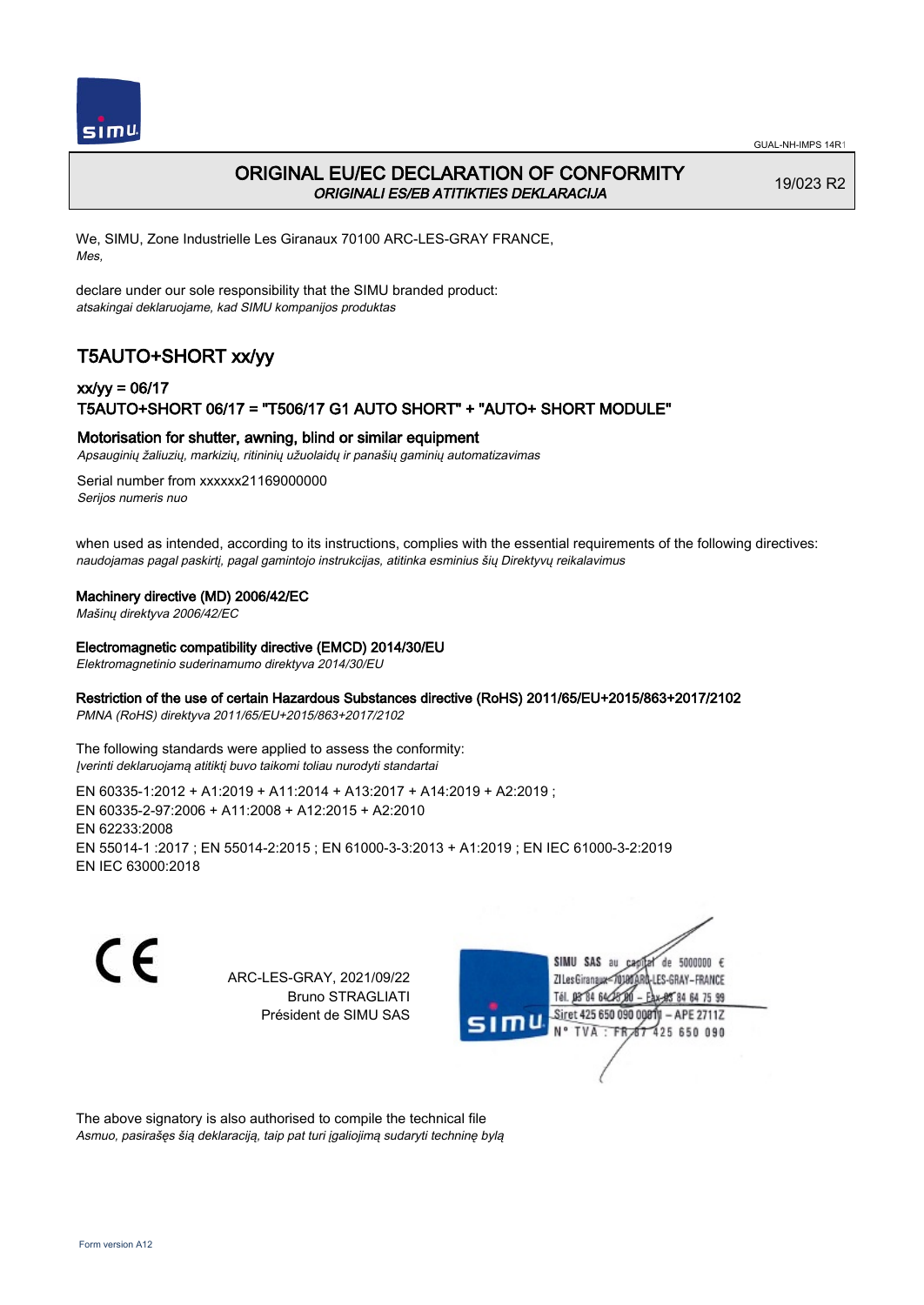

# ORIGINAL EU/EC DECLARATION OF CONFORMITY ES/EK ATBILSTĪBAS DEKLARĀCIJA

19/023 R2

We, SIMU, Zone Industrielle Les Giranaux 70100 ARC-LES-GRAY FRANCE, Mēs,

declare under our sole responsibility that the SIMU branded product: ar pilnu atbildību, apliecinām, ka SIMU zīmola produkti,

# T5AUTO+SHORT xx/yy

## xx/yy = 06/17 T5AUTO+SHORT 06/17 = "T506/17 G1 AUTO SHORT" + "AUTO+ SHORT MODULE"

### Motorisation for shutter, awning, blind or similar equipment

Aizsargžalūziju, žalūziju, markīžu, aizkaru un līdzīgu gala produktu motorizēšana

Serial number from xxxxxx21169000000 sērijas numurs no

when used as intended, according to its instructions, complies with the essential requirements of the following directives: ja tie tiek lietoti saskaņā ar norādījumiem, atbilst šo direktīvu pamatprasībām

### Machinery directive (MD) 2006/42/EC

Mašīnu Direktīva 2006/42/EC

#### Electromagnetic compatibility directive (EMCD) 2014/30/EU

Elektromagnētiskās Savietojamības Direktīva 2014/30/EU

#### Restriction of the use of certain Hazardous Substances directive (RoHS) 2011/65/EU+2015/863+2017/2102

RoHs Direktīva par dažādu bīstamu vielu izmantošanas ierobežošanu elektriskās un elektroniskās iekārtās 2011/65/EU+2015/863+2017/2102

The following standards were applied to assess the conformity: Atbilstības deklarācijas novērtēšanai tiek pielietoti sekojoši standarti

EN 60335‑1:2012 + A1:2019 + A11:2014 + A13:2017 + A14:2019 + A2:2019 ; EN 60335‑2‑97:2006 + A11:2008 + A12:2015 + A2:2010 EN 62233:2008 EN 55014‑1 :2017 ; EN 55014‑2:2015 ; EN 61000‑3‑3:2013 + A1:2019 ; EN IEC 61000‑3‑2:2019 EN IEC 63000:2018

C E

ARC-LES-GRAY, 2021/09/22 Bruno STRAGLIATI Président de SIMU SAS

SIMU SAS au de 5000000  $\epsilon$ **ZILesGiranaux** ES-GRAY-FRANCE 64 75 99 Siret 425 650 090 00811  $-$  APE 2711Z **TVA** 425 650 090

The above signatory is also authorised to compile the technical file Iepriekš minētā persona ir pilnvarota sastādīt tehnisko dokumentāciju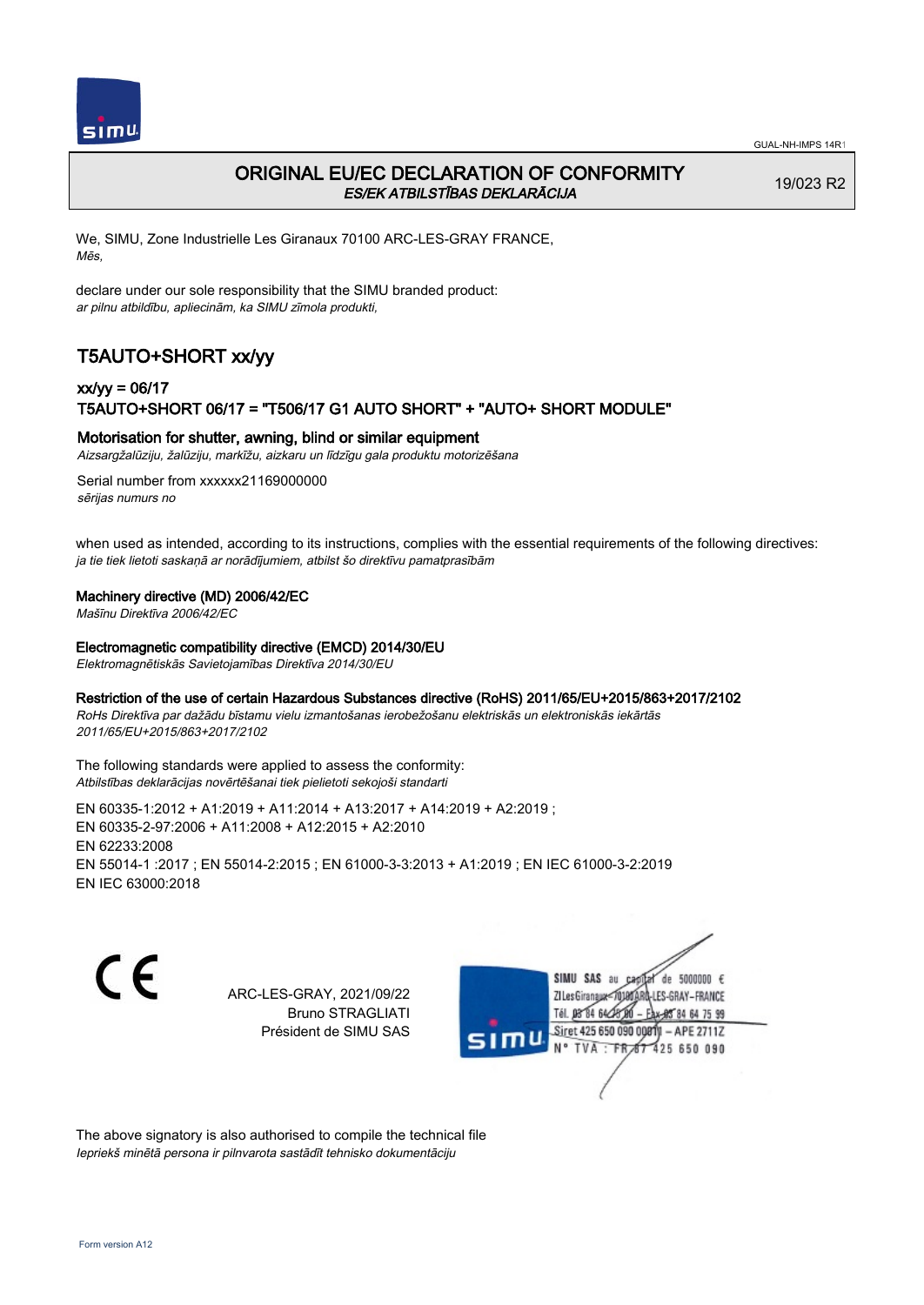

# ORIGINAL EU/EC DECLARATION OF CONFORMITY OORSPRONKELIJKE EU/EG-CONFORMITEITSVERKLARING

19/023 R2

We, SIMU, Zone Industrielle Les Giranaux 70100 ARC-LES-GRAY FRANCE, Wij,

declare under our sole responsibility that the SIMU branded product: verklaren op eigen verantwoordelijkheid dat het produkt van het SIMU

# T5AUTO+SHORT xx/yy

# xx/yy = 06/17 T5AUTO+SHORT 06/17 = "T506/17 G1 AUTO SHORT" + "AUTO+ SHORT MODULE"

### Motorisation for shutter, awning, blind or similar equipment

Motorisatie voor rolluiken, zonwering, screens of gelijkaardige toepassingen

Serial number from xxxxxx21169000000 Serienummer van

when used as intended, according to its instructions, complies with the essential requirements of the following directives: wanneer gebruikt voor de juiste toepassing voldoet aan de essentiële eisen van de volgende richtlijnen

### Machinery directive (MD) 2006/42/EC

Machinerichtlijn 2006/42/EC

#### Electromagnetic compatibility directive (EMCD) 2014/30/EU

Richtlijn elektromagnetische compatibiliteit 2014/30/EU

### Restriction of the use of certain Hazardous Substances directive (RoHS) 2011/65/EU+2015/863+2017/2102

RoHS Richtlijn 2011/65/EU+2015/863+2017/2102

The following standards were applied to assess the conformity: De volgende referentiestandaarden worden toegepast om de overeenstemming te evalueren

EN 60335‑1:2012 + A1:2019 + A11:2014 + A13:2017 + A14:2019 + A2:2019 ; EN 60335‑2‑97:2006 + A11:2008 + A12:2015 + A2:2010 EN 62233:2008 EN 55014‑1 :2017 ; EN 55014‑2:2015 ; EN 61000‑3‑3:2013 + A1:2019 ; EN IEC 61000‑3‑2:2019 EN IEC 63000:2018

C F

ARC-LES-GRAY, 2021/09/22 Bruno STRAGLIATI Président de SIMU SAS



The above signatory is also authorised to compile the technical file

De bovengenoemde persoon is ook bevoegd om het technisch dossier samen te stellen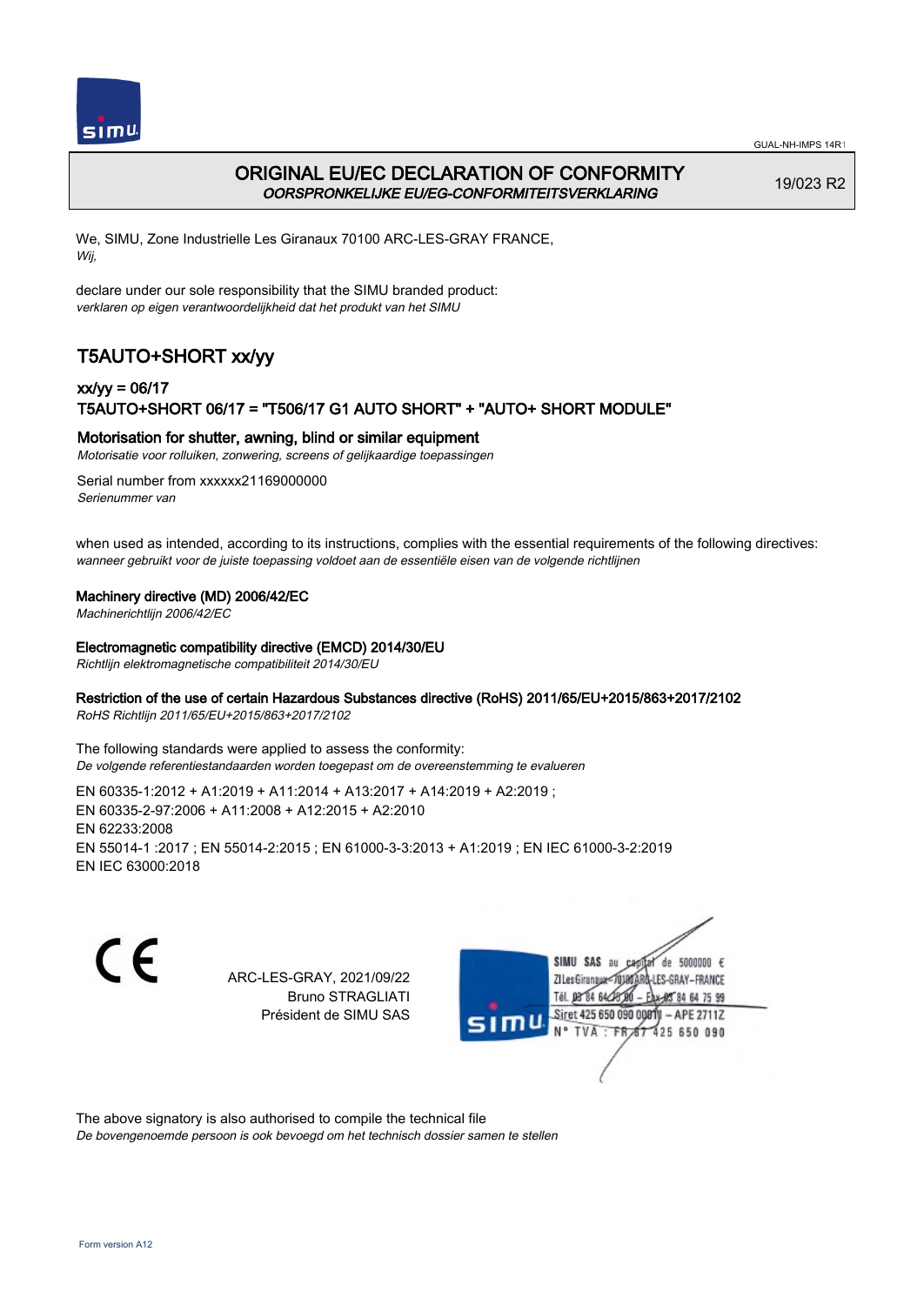

# ORIGINAL EU/EC DECLARATION OF CONFORMITY ORIGINAL EU / CE - ERKLÆRING

19/023 R2

We, SIMU, Zone Industrielle Les Giranaux 70100 ARC-LES-GRAY FRANCE, Vi,

declare under our sole responsibility that the SIMU branded product: erklærer under vårt eneansvar at SIMU merket produkt

# T5AUTO+SHORT xx/yy

# xx/yy = 06/17 T5AUTO+SHORT 06/17 = "T506/17 G1 AUTO SHORT" + "AUTO+ SHORT MODULE"

### Motorisation for shutter, awning, blind or similar equipment

Motorisering for marksier, screens, persienner eller lignende utstyr

Serial number from xxxxxx21169000000 Serienummer fra

when used as intended, according to its instructions, complies with the essential requirements of the following directives: når de brukes som forutsatt, i henhold til sin instruks, i samsvar med de grunnlegende kravene i følgende direktiver

#### Machinery directive (MD) 2006/42/EC

Maskindirektivet 2006/42/EC

#### Electromagnetic compatibility directive (EMCD) 2014/30/EU

EMC-dirketivet 2014/30/EU

### Restriction of the use of certain Hazardous Substances directive (RoHS) 2011/65/EU+2015/863+2017/2102

RoHS-direktivet 2011/65/EU+2015/863+2017/2102

The following standards were applied to assess the conformity: Følgende referansestandarder ble brukt for å vurdere samsvar

EN 60335‑1:2012 + A1:2019 + A11:2014 + A13:2017 + A14:2019 + A2:2019 ; EN 60335‑2‑97:2006 + A11:2008 + A12:2015 + A2:2010 EN 62233:2008 EN 55014‑1 :2017 ; EN 55014‑2:2015 ; EN 61000‑3‑3:2013 + A1:2019 ; EN IEC 61000‑3‑2:2019 EN IEC 63000:2018

 $\epsilon$ 

ARC-LES-GRAY, 2021/09/22 Bruno STRAGLIATI Président de SIMU SAS



The above signatory is also authorised to compile the technical file Ovennevnte underskrevet fullmakt til å utarbeide den tekniske dokumentasjonen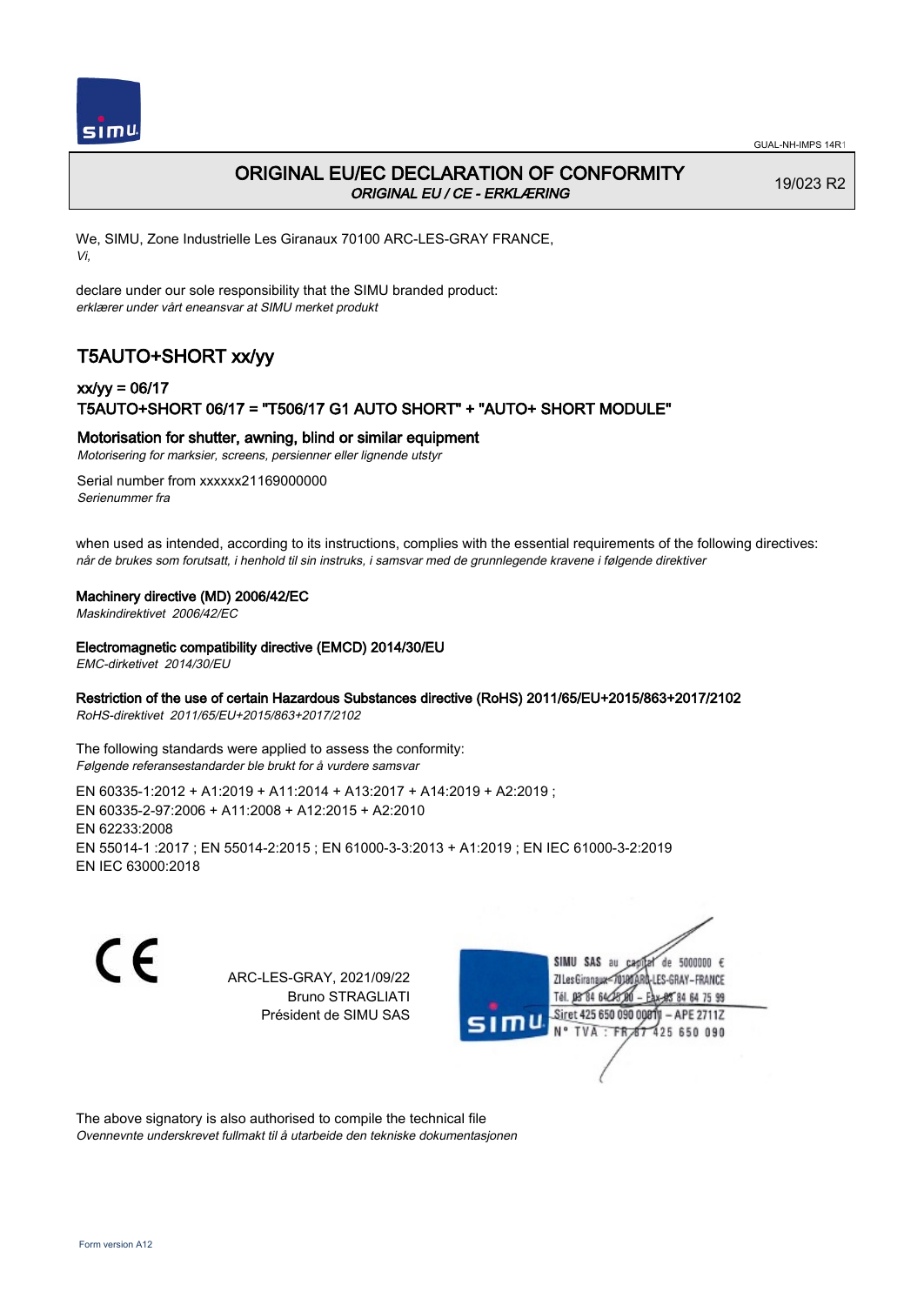

# ORIGINAL EU/EC DECLARATION OF CONFORMITY ORYGINALNA DEKLARACJA ZGODNOŚCI UE/WE

19/023 R2

We, SIMU, Zone Industrielle Les Giranaux 70100 ARC-LES-GRAY FRANCE, My,

declare under our sole responsibility that the SIMU branded product: deklarujemy z pełną odpowiedzialnością, że produkt oznaczony marką SIMU

# T5AUTO+SHORT xx/yy

## xx/yy = 06/17 T5AUTO+SHORT 06/17 = "T506/17 G1 AUTO SHORT" + "AUTO+ SHORT MODULE"

### Motorisation for shutter, awning, blind or similar equipment

Wyposażenie w napęd rolety, markizy, osłony przeciwsłonecznej lub podobnego urządzenia

Serial number from xxxxxx21169000000 z numerem seryjnym od

when used as intended, according to its instructions, complies with the essential requirements of the following directives: gdy jest używany zgodnie z przeznaczeniem i instrukcjami, spełnia podstawowe wymagania następujących Dyrektyw

#### Machinery directive (MD) 2006/42/EC

Dyrektywa maszynowa 2006/42/EC

#### Electromagnetic compatibility directive (EMCD) 2014/30/EU

Dyrektywa kompatybilności elektromagnetycznej 2014/30/EU

### Restriction of the use of certain Hazardous Substances directive (RoHS) 2011/65/EU+2015/863+2017/2102

Dyrektywa RoHS 2011/65/EU+2015/863+2017/2102

The following standards were applied to assess the conformity: Do oceny zgodności zostały zastosowane następujące normy

EN 60335‑1:2012 + A1:2019 + A11:2014 + A13:2017 + A14:2019 + A2:2019 ; EN 60335‑2‑97:2006 + A11:2008 + A12:2015 + A2:2010 EN 62233:2008 EN 55014‑1 :2017 ; EN 55014‑2:2015 ; EN 61000‑3‑3:2013 + A1:2019 ; EN IEC 61000‑3‑2:2019 EN IEC 63000:2018

C F

ARC-LES-GRAY, 2021/09/22 Bruno STRAGLIATI Président de SIMU SAS

de 5000000  $\epsilon$ **ZILes Giranaux** ES-GRAY-FRANCE Tél. 08 84 64 24 85 84 64 75 99 Siret 425 650 090 00811 - APE 2711Z TVA 425 650 090

The above signatory is also authorised to compile the technical file

Osoba wskazana powyżej jest również upoważniony do przygotowania dokumentacji technicznej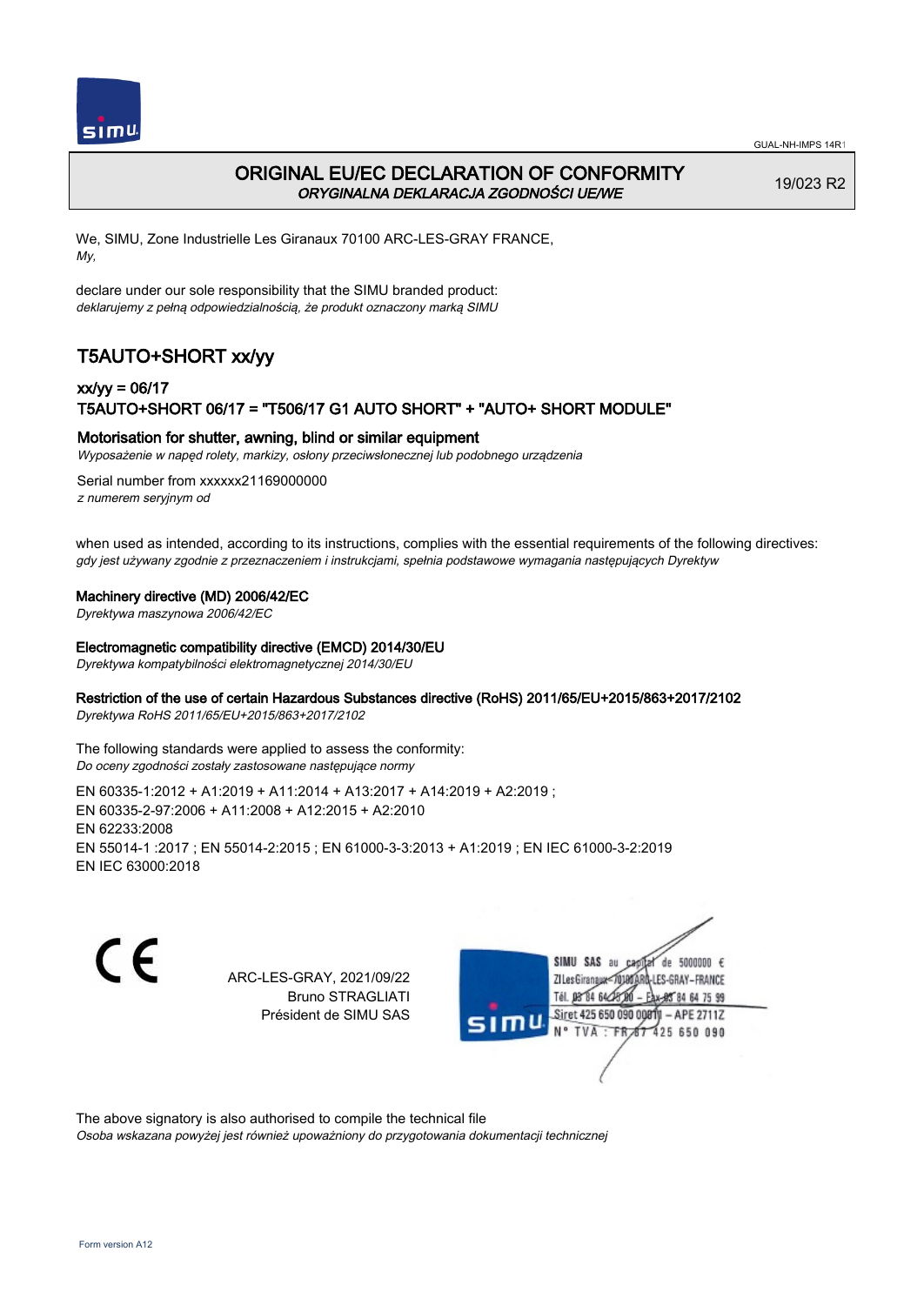



# ORIGINAL EU/EC DECLARATION OF CONFORMITY DECLARAÇÃO UE/CE DE CONFORMIDADE ORIGINAL

19/023 R2

We, SIMU, Zone Industrielle Les Giranaux 70100 ARC-LES-GRAY FRANCE, Nós,

declare under our sole responsibility that the SIMU branded product: declaramos sob nossa única responsabilidade que o dispositivo marca SIMU

# T5AUTO+SHORT xx/yy

## xx/yy = 06/17 T5AUTO+SHORT 06/17 = "T506/17 G1 AUTO SHORT" + "AUTO+ SHORT MODULE"

### Motorisation for shutter, awning, blind or similar equipment

Motorização para toldo, persiana, estore, cortina ou equipamento parecido

Serial number from xxxxxx21169000000 Número de série desde

when used as intended, according to its instructions, complies with the essential requirements of the following directives: Quando utilizado de acordo com sua a aplicação, segundo as suas instruções, cumpre os requisitos essenciais das seguintes diretivas

#### Machinery directive (MD) 2006/42/EC

Diretiva Máquinas 2006/42/EC

#### Electromagnetic compatibility directive (EMCD) 2014/30/EU

Diretiva compatibilidade electromagnética 2014/30/EU

### Restriction of the use of certain Hazardous Substances directive (RoHS) 2011/65/EU+2015/863+2017/2102

Diretiva RoHS 2011/65/EU+2015/863+2017/2102

The following standards were applied to assess the conformity: As normas de referência apresentadas em seguida foram aplicadas para avaliar a conformidade

EN 60335‑1:2012 + A1:2019 + A11:2014 + A13:2017 + A14:2019 + A2:2019 ; EN 60335‑2‑97:2006 + A11:2008 + A12:2015 + A2:2010 EN 62233:2008 EN 55014‑1 :2017 ; EN 55014‑2:2015 ; EN 61000‑3‑3:2013 + A1:2019 ; EN IEC 61000‑3‑2:2019 EN IEC 63000:2018

C F

ARC-LES-GRAY, 2021/09/22 Bruno STRAGLIATI Président de SIMU SAS



The above signatory is also authorised to compile the technical file

A pessoa nomeada acima também está autorizada a compilar o processo técnico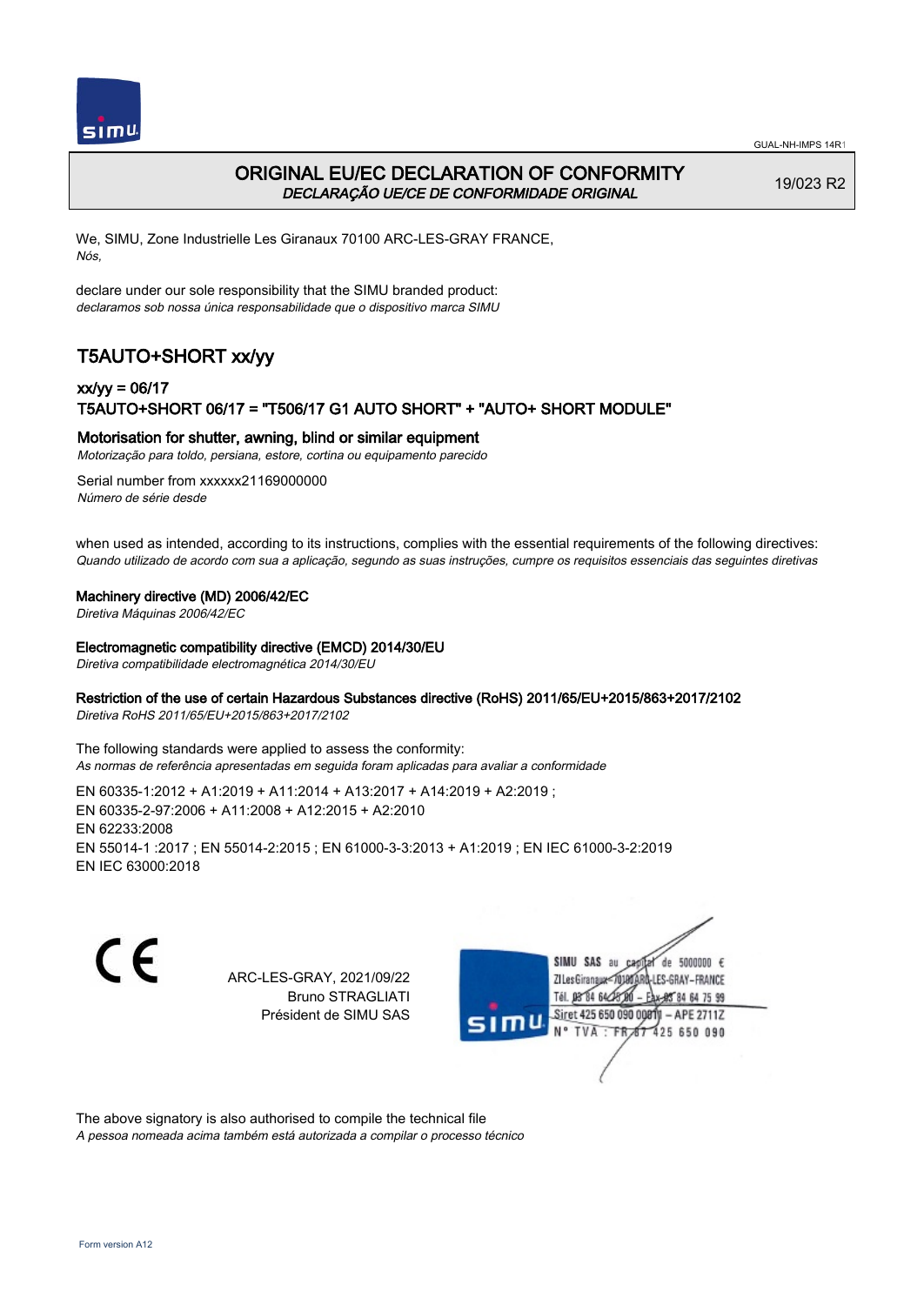



## ORIGINAL EU/EC DECLARATION OF CONFORMITY ORIGINAL EU/EC DECLARAIE DE CONFORMITATE

19/023 R2

We, SIMU, Zone Industrielle Les Giranaux 70100 ARC-LES-GRAY FRANCE, Noi,

declare under our sole responsibility that the SIMU branded product: declarăm pe propria răspundere că produsele marca SIMU

# T5AUTO+SHORT xx/yy

## xx/yy = 06/17 T5AUTO+SHORT 06/17 = "T506/17 G1 AUTO SHORT" + "AUTO+ SHORT MODULE"

#### Motorisation for shutter, awning, blind or similar equipment

Motorizări pentru rulou, marchiză, perdea sau echipament similar

Serial number from xxxxxx21169000000 Numărul de serie din

when used as intended, according to its instructions, complies with the essential requirements of the following directives: utilizate conform destinaiei lor, aa cum este descris în manualul de utilizare, sunt în conformitate cu cerinele eseniale ale următoarelor directive

#### Machinery directive (MD) 2006/42/EC

Directiva privind echipamentele tehnice 2006/42/EC

### Electromagnetic compatibility directive (EMCD) 2014/30/EU

Directiva privind compatibilitatea electromagnetică 2014/30/EU

#### Restriction of the use of certain Hazardous Substances directive (RoHS) 2011/65/EU+2015/863+2017/2102

Directiva RoHS 2011/65/EU+2015/863+2017/2102

The following standards were applied to assess the conformity: Următoarele standarde de referină au fost aplicate pentru respectarea conformităii

EN 60335‑1:2012 + A1:2019 + A11:2014 + A13:2017 + A14:2019 + A2:2019 ; EN 60335‑2‑97:2006 + A11:2008 + A12:2015 + A2:2010 EN 62233:2008 EN 55014‑1 :2017 ; EN 55014‑2:2015 ; EN 61000‑3‑3:2013 + A1:2019 ; EN IEC 61000‑3‑2:2019 EN IEC 63000:2018

C E

ARC-LES-GRAY, 2021/09/22 Bruno STRAGLIATI Président de SIMU SAS

SIMU SAS de 5000000 € **ZILes Giranaux** ES-GRAY-FRANCE 64 75 99 Siret 425 650 090 00811  $-$  APE 2711Z 425 650 090

The above signatory is also authorised to compile the technical file Semnatarul de mai sus este, de asemenea, autorizat să întocmească dosarul tehnic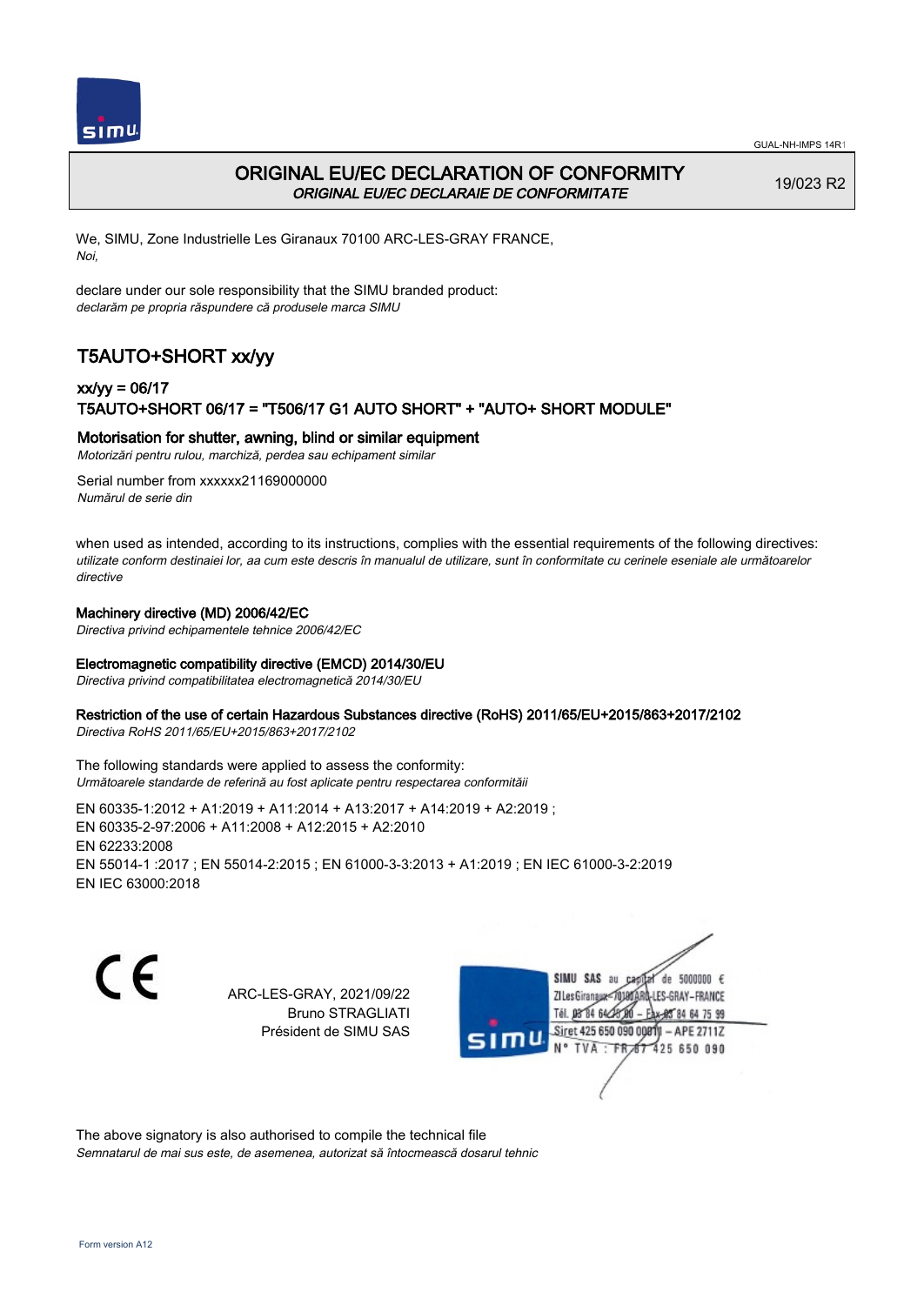

# ORIGINAL EU/EC DECLARATION OF CONFORMITY ORIGINAL EU/EG-FÖRSÄKRAN OM ÖVERENSSTÄMMELSE

19/023 R2

We, SIMU, Zone Industrielle Les Giranaux 70100 ARC-LES-GRAY FRANCE, Vi,

declare under our sole responsibility that the SIMU branded product: försäkrar på eget ansvar att produkten av varumärket SIMU

# T5AUTO+SHORT xx/yy

## xx/yy = 06/17 T5AUTO+SHORT 06/17 = "T506/17 G1 AUTO SHORT" + "AUTO+ SHORT MODULE"

### Motorisation for shutter, awning, blind or similar equipment

Motorisering för jalusi, markis, rullgardin eller liknande produkter

Serial number from xxxxxx21169000000 Serienumret från

when used as intended, according to its instructions, complies with the essential requirements of the following directives: uppfyller de grundläggande kraven i följande direktiv när den används på det sätt som avses, i enlighet med bruksanvisningen

### Machinery directive (MD) 2006/42/EC

Maskindirektivet 2006/42/EC

### Electromagnetic compatibility directive (EMCD) 2014/30/EU

EMC-direktivet 2014/30/EU

### Restriction of the use of certain Hazardous Substances directive (RoHS) 2011/65/EU+2015/863+2017/2102

RoHS-direktivet 2011/65/EU+2015/863+2017/2102

The following standards were applied to assess the conformity: Följande referensnormer har tillämpats för att göra en bedömning av överensstämmelsen

EN 60335‑1:2012 + A1:2019 + A11:2014 + A13:2017 + A14:2019 + A2:2019 ; EN 60335‑2‑97:2006 + A11:2008 + A12:2015 + A2:2010 EN 62233:2008 EN 55014‑1 :2017 ; EN 55014‑2:2015 ; EN 61000‑3‑3:2013 + A1:2019 ; EN IEC 61000‑3‑2:2019 EN IEC 63000:2018

 $\epsilon$ 

ARC-LES-GRAY, 2021/09/22 Bruno STRAGLIATI Président de SIMU SAS

de 5000000  $\epsilon$ **ZI Les Giranaux** ES-GRAY-FRANCE Tél. 08 84 64 24 84 64 75 99 Siret 425 650 090 00811 - APE 2711Z 425 650 090 TVA

The above signatory is also authorised to compile the technical file

Den person som anges ovan är också behörig att ställa samman den tekniska dokumentationen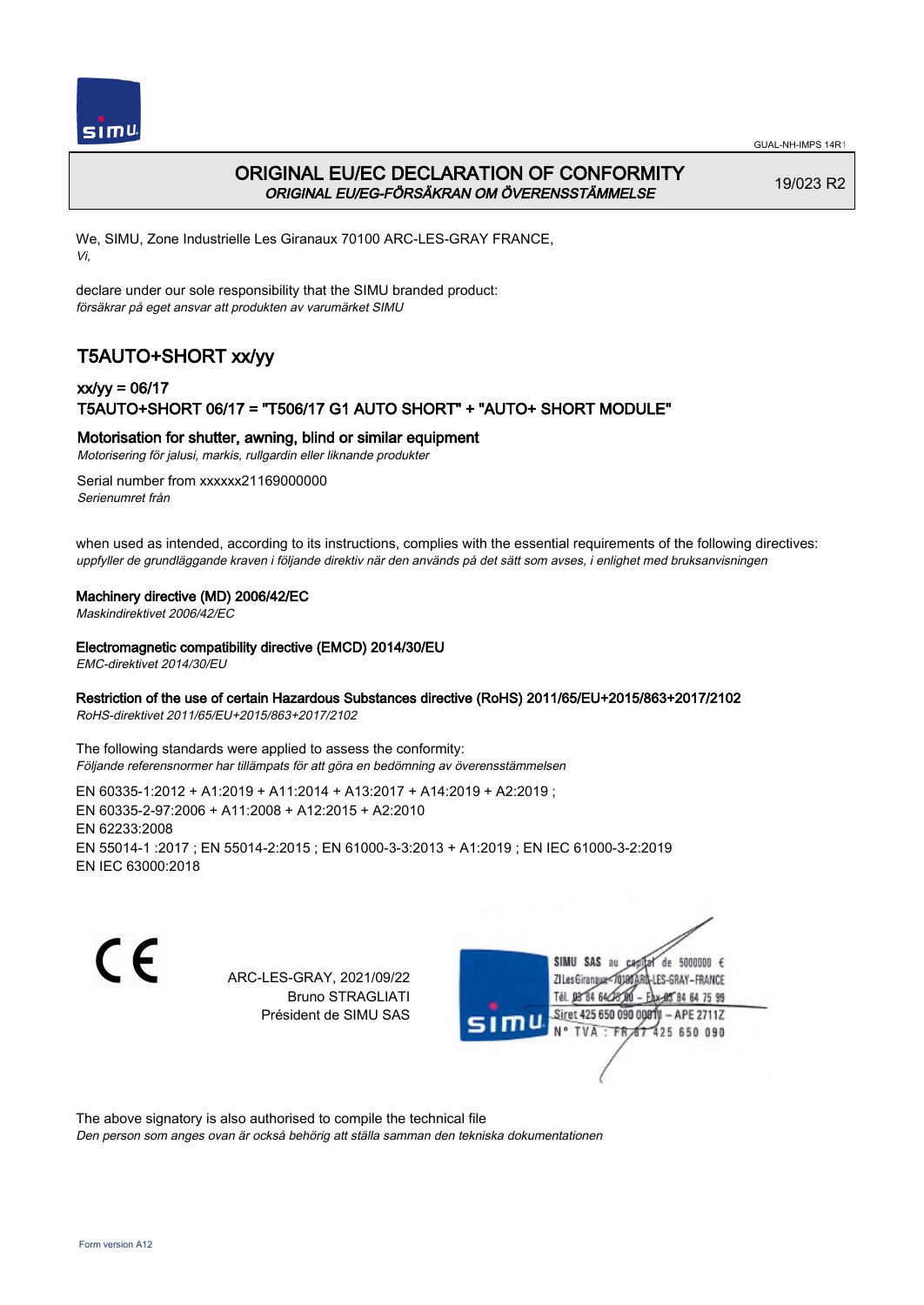

# ORIGINAL EU/EC DECLARATION OF CONFORMITY ORIGINÁLNE VYHLÁSENIE EU/ES O ZHODE

19/023 R2

We, SIMU, Zone Industrielle Les Giranaux 70100 ARC-LES-GRAY FRANCE, My,

declare under our sole responsibility that the SIMU branded product: vyhlasujeme na svoju výlučnú zodpovednosť, že výrobok značky SIMU

# T5AUTO+SHORT xx/yy

## xx/yy = 06/17 T5AUTO+SHORT 06/17 = "T506/17 G1 AUTO SHORT" + "AUTO+ SHORT MODULE"

Motorisation for shutter, awning, blind or similar equipment

Pohon pre rolety, markízy, clony alebo podobné zariadenia

Serial number from xxxxxx21169000000 Seriové číslo od

when used as intended, according to its instructions, complies with the essential requirements of the following directives: ak je používaný v súlade s účelom použitia a s návodom, spĺňa základné požiadavky týchto smerníc

### Machinery directive (MD) 2006/42/EC

Smernica o strojových zariadeniach 2006/42/EC

### Electromagnetic compatibility directive (EMCD) 2014/30/EU

Smernica o elektromagnetickej kompatibilite 2014/30/EU

### Restriction of the use of certain Hazardous Substances directive (RoHS) 2011/65/EU+2015/863+2017/2102

Smernica o obmedzení používania určitých nebezpečných látok v elektrických a elektronických zariadeniach 2011/65/EU+2015/863+2017/2102

#### The following standards were applied to assess the conformity: Pre posúdenie zhody boli použité následujúce normy

EN 60335‑1:2012 + A1:2019 + A11:2014 + A13:2017 + A14:2019 + A2:2019 ; EN 60335‑2‑97:2006 + A11:2008 + A12:2015 + A2:2010 EN 62233:2008 EN 55014‑1 :2017 ; EN 55014‑2:2015 ; EN 61000‑3‑3:2013 + A1:2019 ; EN IEC 61000‑3‑2:2019 EN IEC 63000:2018

C E

ARC-LES-GRAY, 2021/09/22 Bruno STRAGLIATI Président de SIMU SAS

SIMU SAS de 5000000  $\epsilon$ **ZILes Giranaux** ES-GRAY-FRANCE 64 75 99 Siret 425 650 090 00811  $-$  APE 2711Z 425 650 090

The above signatory is also authorised to compile the technical file uvedená osoba je tiež osoba zodpovedná za vypracovanie technickej dokumentácie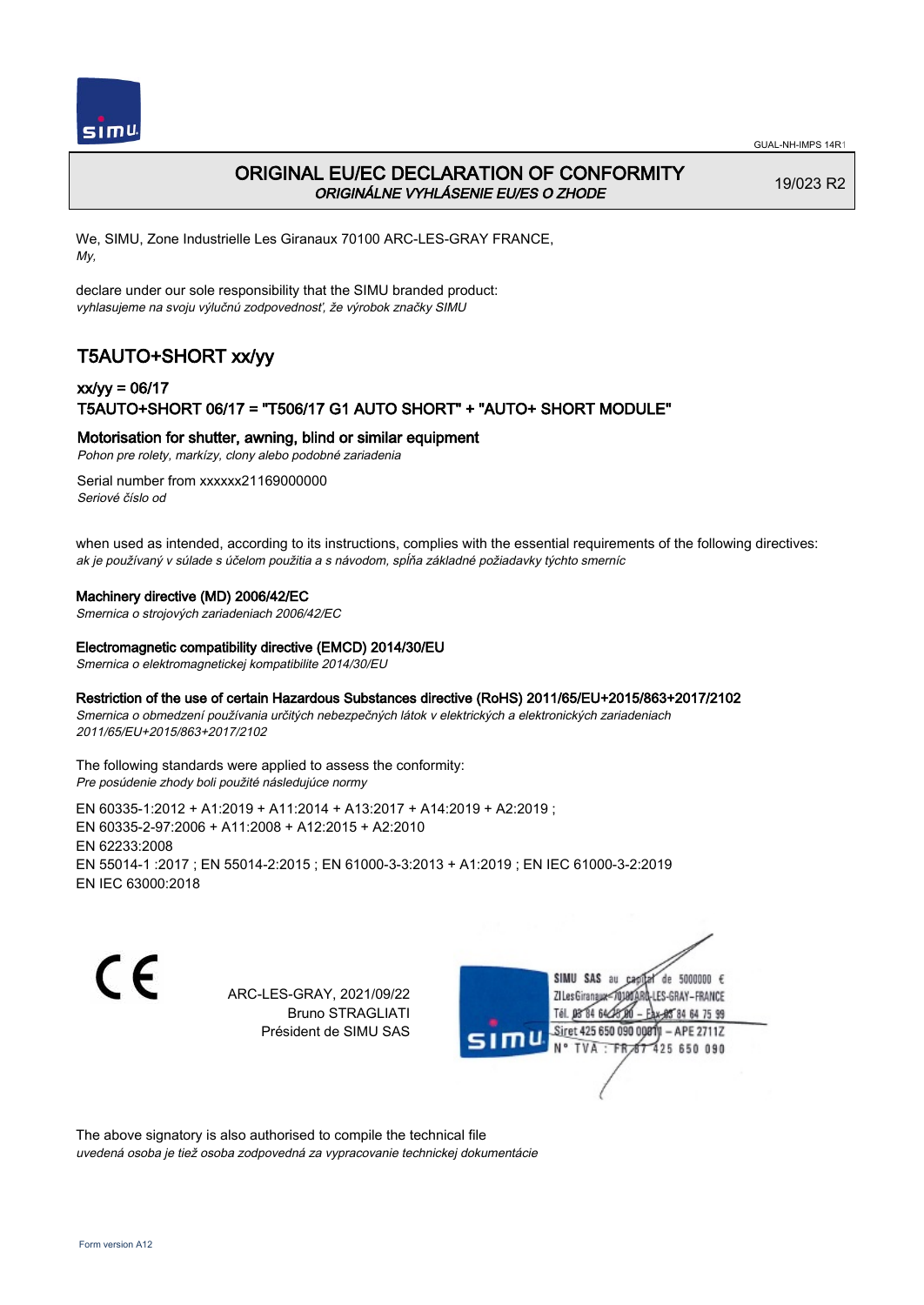

# ORIGINAL EU/EC DECLARATION OF CONFORMITY IZJAVA O SKLADNOSTI / IZJAVA O LASTNOSTIH

19/023 R2

We, SIMU, Zone Industrielle Les Giranaux 70100 ARC-LES-GRAY FRANCE, Mi,

declare under our sole responsibility that the SIMU branded product: S polno odgovornostjo izjavljamo, da izdelki blagovne znamke SIMU

# T5AUTO+SHORT xx/yy

# xx/yy = 06/17 T5AUTO+SHORT 06/17 = "T506/17 G1 AUTO SHORT" + "AUTO+ SHORT MODULE"

### Motorisation for shutter, awning, blind or similar equipment

Motorizacija rolet, žaluzij, senčnikov in podobne opreme

Serial number from xxxxxx21169000000 'Serijska številka

when used as intended, according to its instructions, complies with the essential requirements of the following directives: ko se uporabljajo v skladu z namembnostjo in navodili, ustrezajo bistvenim zahtevam naslednjih direktiv

### Machinery directive (MD) 2006/42/EC

Direktiva o strojih 2006/42/EC

#### Electromagnetic compatibility directive (EMCD) 2014/30/EU

Direktiva o elektromagnetni združljivosti 2014/30/EU

### Restriction of the use of certain Hazardous Substances directive (RoHS) 2011/65/EU+2015/863+2017/2102

Direktiva RoHS 2011/65/EU+2015/863+2017/2102

The following standards were applied to assess the conformity: Za preverjanje skladnosti so bili uporabljeni naslednji standardi

EN 60335‑1:2012 + A1:2019 + A11:2014 + A13:2017 + A14:2019 + A2:2019 ; EN 60335‑2‑97:2006 + A11:2008 + A12:2015 + A2:2010 EN 62233:2008 EN 55014‑1 :2017 ; EN 55014‑2:2015 ; EN 61000‑3‑3:2013 + A1:2019 ; EN IEC 61000‑3‑2:2019 EN IEC 63000:2018

C F

ARC-LES-GRAY, 2021/09/22 Bruno STRAGLIATI Président de SIMU SAS



The above signatory is also authorised to compile the technical file Podpisnik, naveden zgoraj, je pooblaščen tudi za pripravo tehnične dokumentacije